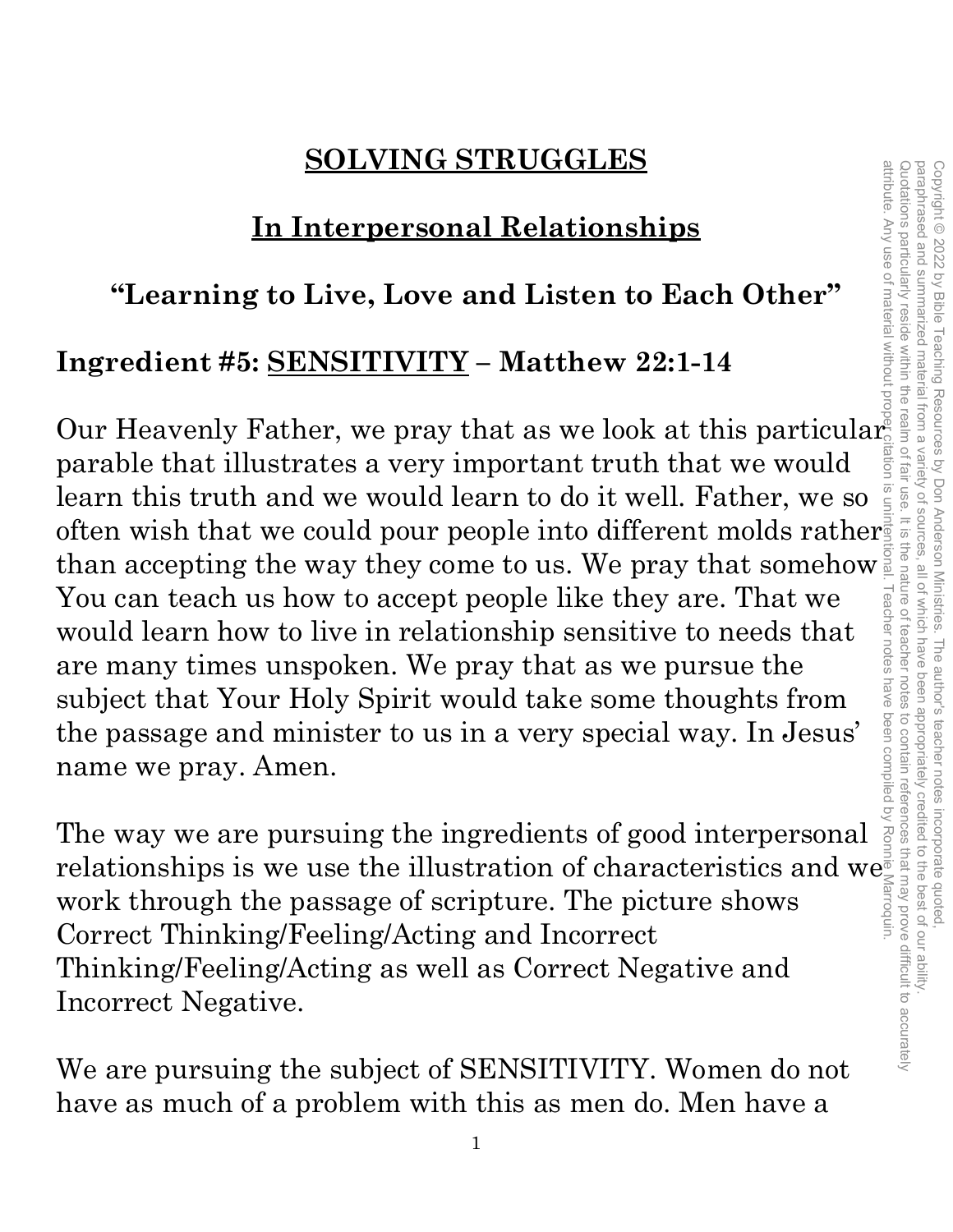tendency to be kind of packaged within themselves, able to be adequate and they don't have as great a problem. They have a greater problem with sensitivity than women do.

Here's a great illustration by Gail MacDonald to open our time together:

### (Keep Climbing by Gail MacDonald)

 "When there is a lack of sensitivity, people can be deeply hurt. We see that sad fact all the time.

I have borrowed a term from Esther Howard who, years ago, wrote in *Faith That Works* magazine about what she called "Ialac." I-A-L-A-C, meaning I am lovable and capable, is that sense of self-necessary to the inner health of every one of us. When we know God personally, we draw the sense of belonging and competence most powerfully from him. In the more immediate sense, however, most of us receive it through other people, just as Benjamin West received a portion of it from his mother when she looked over his shoulder. But we only receive it when people are sensitive.

It is possible to build this IALAC into one another, and sadly enough, it is possible for us to take it away from each other in our insensitive moments. In other words, this IALAC [I $_{\rm \odot}^{\rm \ddag}$ am lovable and capable] is generally increased or diminished according to the sensitivity of those about us who, reading our signals, contribute to our sense of value and usefulness just as we hope we will to them."

p. 59

Then she uses this illustration: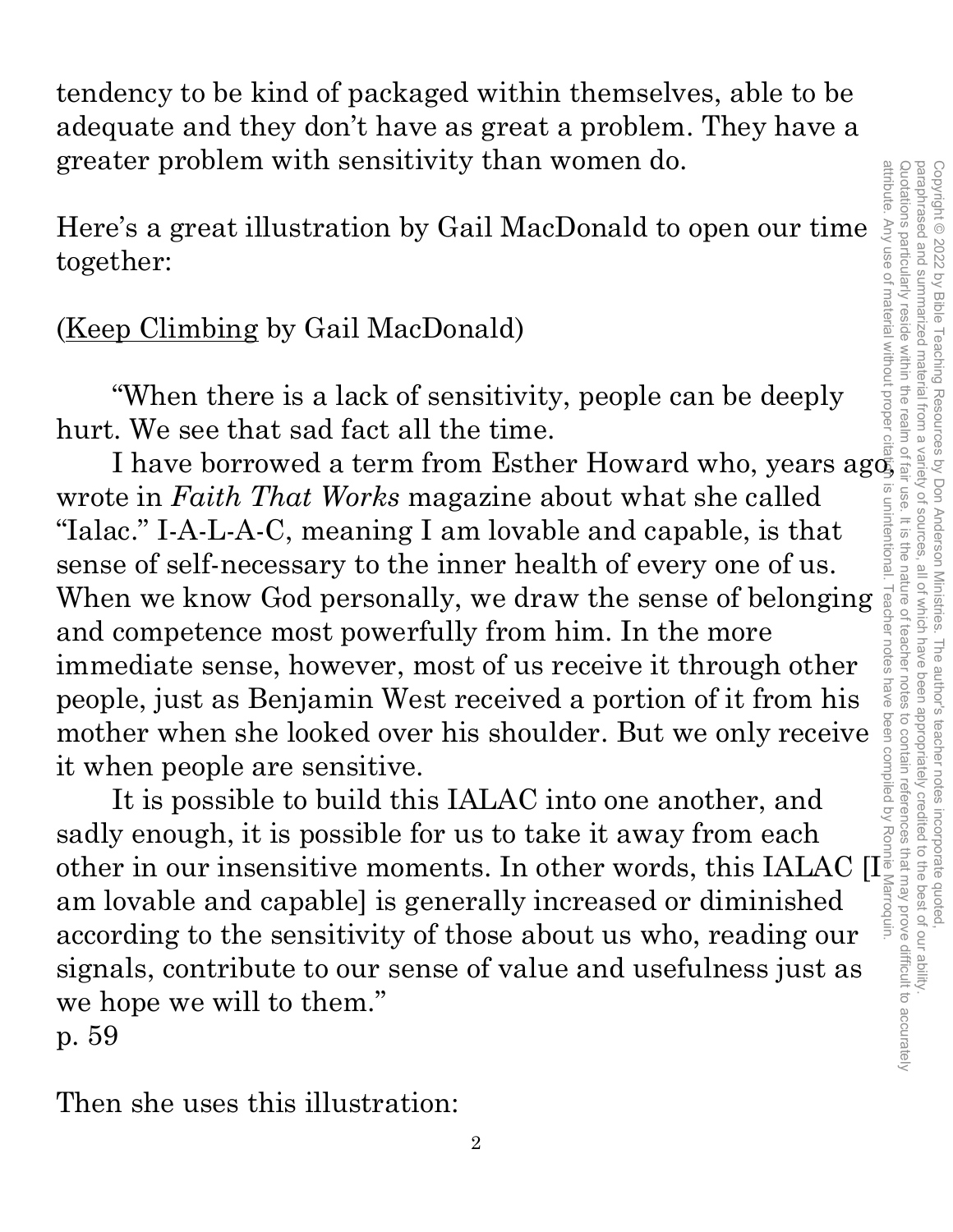### (Keep Climbing by Gail MacDonald)

To illustrate more fully the concept of IALAC [I am lovable and capable], Esther Howard described the rather sad fictional day of a boy she called Peter whose experience seems the To illustrate more fully the concept of IALAC [I am lovable  $\frac{1}{5}$ ]<br>and capable], Esther Howard described the rather sad fictional  $\frac{1}{5}$ <br>day of a boy she called Peter whose experience seems the<br>opposite of Benjamin own IALAC actually hung around his neck like a gigantic cookie. Depending upon the actions of others toward him, affirming his competence and value as a person, Peter's IALAC [I am lovable and capable] "cookie" either enlarged or crumbled. attribute. Any use of material without proper citation is unintentional. Teacher notes have been compiled by Ronnie Marroquin.

For example, when Peter dressed for school early that day the IALAC [I am lovable and capable] gleamed prominently on his chest, and he was delighted with the thought of proudly displaying it for anyone who was interested. But his reverie was harshly interrupted when he heard his mother angrily shout, "Peter, get yourself down here before I come after you!" With the cutting sound of that shrill voice, a small piece of the IALAC hanging about his neck fell off and disappeared.

When the boy arrived at the breakfast table, his father was already hidden behind the *Wall Street Journal*. There were no words exchanged between the two until Peter accidentally spilled his milk. Unfortunately, some of the milk splattered on his dad's suit, and so Peter heard his father's first words of the day to him: "You clumsy ...! Look what you've done!" A second When the boy arrived at the breakfast table, his father was already hidden behind the *Wall Street Journal*. There were no<br>words exchanged between the two until Peter accidentally<br>spilled his milk. Unfortunately, some of as another piece of it dropped away. The words of his father, like those of his mother earlier, had the effect of an acetylene torch on his sense of well-being.

Continuing her tale, Esther Howard further described Peter leaving his half-eaten breakfast and heading for the spot down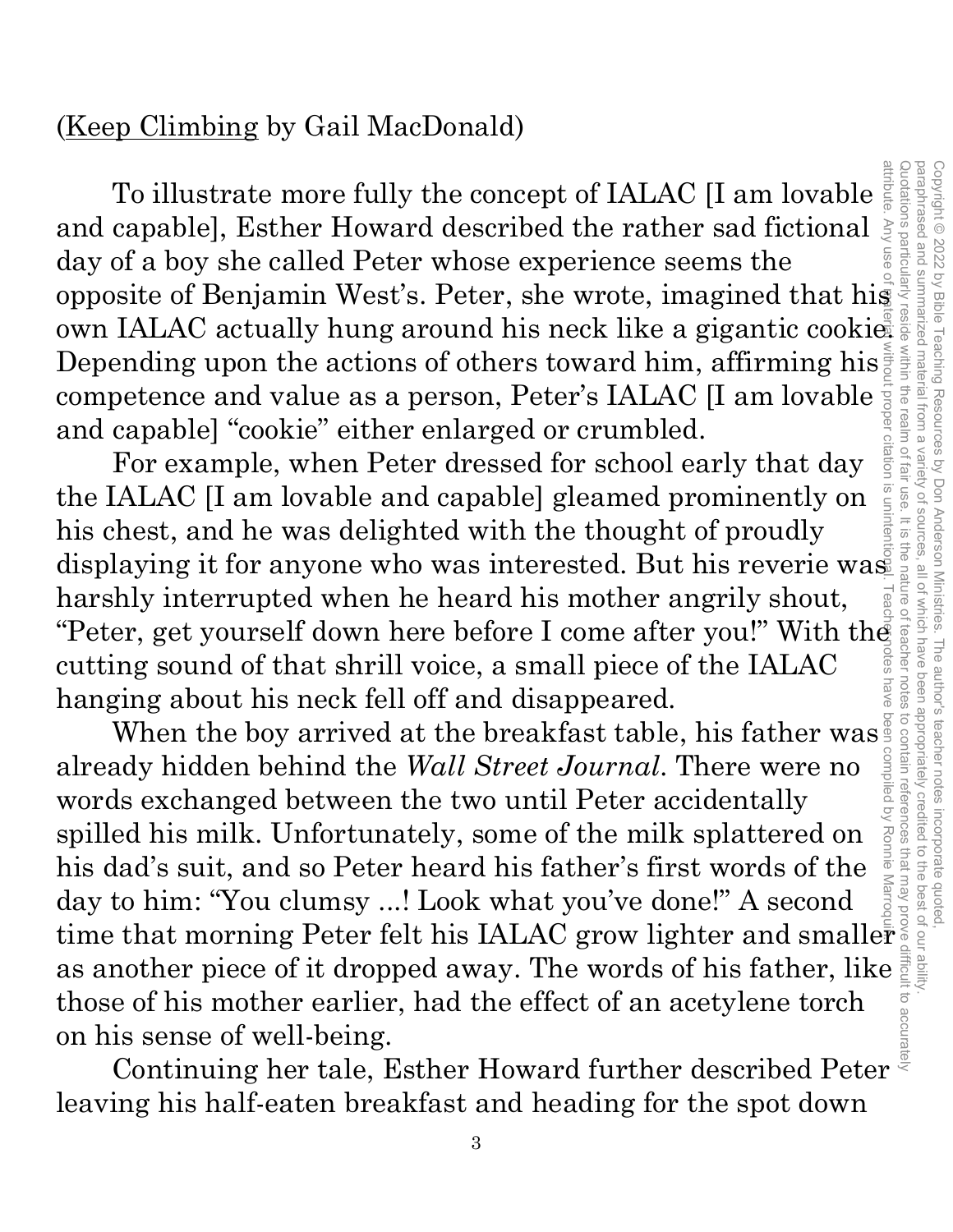the street where he would meet his best friend for the walk to school. But the walk could not go well because his friend seemed to ignore him, and the IALAC around Peter's neck crumbled a bit more. Nothing was helped, of course, when he dropped his lunch sack and it split open causing several kids who had joined the walk to laugh at his plight. Peter's IALAC took still another beating. Quotations particularly reside within the realm of fair use. It is the nature of teacher notes to contain references that may prove difficult to accurately

At school his teacher scored his sloppy writing, and at recess his playmates called him a sissy. The whole day seemed to go that way. The IALAC, once sizeable and visible in the early morning hours, seemed on the verge of disappearance, and when he felt that happening, Peter began to compensate for its loss. He decided, for example, that when he got home he'd tell his mother he was sick. Maybe she'd offer medicine or something that would provide attention and reaffirm his value and his competence. attribute. Any use of material without proper citation is unintentional. Teacher notes have been compiled by Ronnie Marroquin.

Copyright © 2022 by Bible Teaching Resources by Don Anderson Ministries. The author's teacher notes incorporate quoted,

paraphrased and summarized material from a variety of sources, all of which have been appropriately credited to the best of our ability.

Copyright © 2022 by Bible Teaching Resources by Don Anderson Ministries. The author's teacher notes incorporate quoted,<br>paraphrased and summarized material from a variety of sources, all of which have been appropriately cr

paraphrased and summarized material from a variety of sources

But when he got home, his mother wasn't there, and that meant that there was no medicine, no "something." Instead what was there was a note that read, "Take the TV dinner out of the freezer and turn the oven to 425 degrees. I'll be back at 5:30."

By now Peter had lost the will to go out to play or to do anything constructive. He simply slumped in a chair and watched television. At 5:30, his parents came home. The good news was that Peter had taken the dinners out of the freezer; the bad news was that he'd forgotten to turn on the oven. Both of his parents commented in his hearing that their son was irresponsible and could never seem to remember anything.

When dinner was finally served, Peter sensed a hope of something good about to happen when his dad asked him about school. But just as he started to answer, the telephone rang and his father left the table in the middle of his sentence. When he

4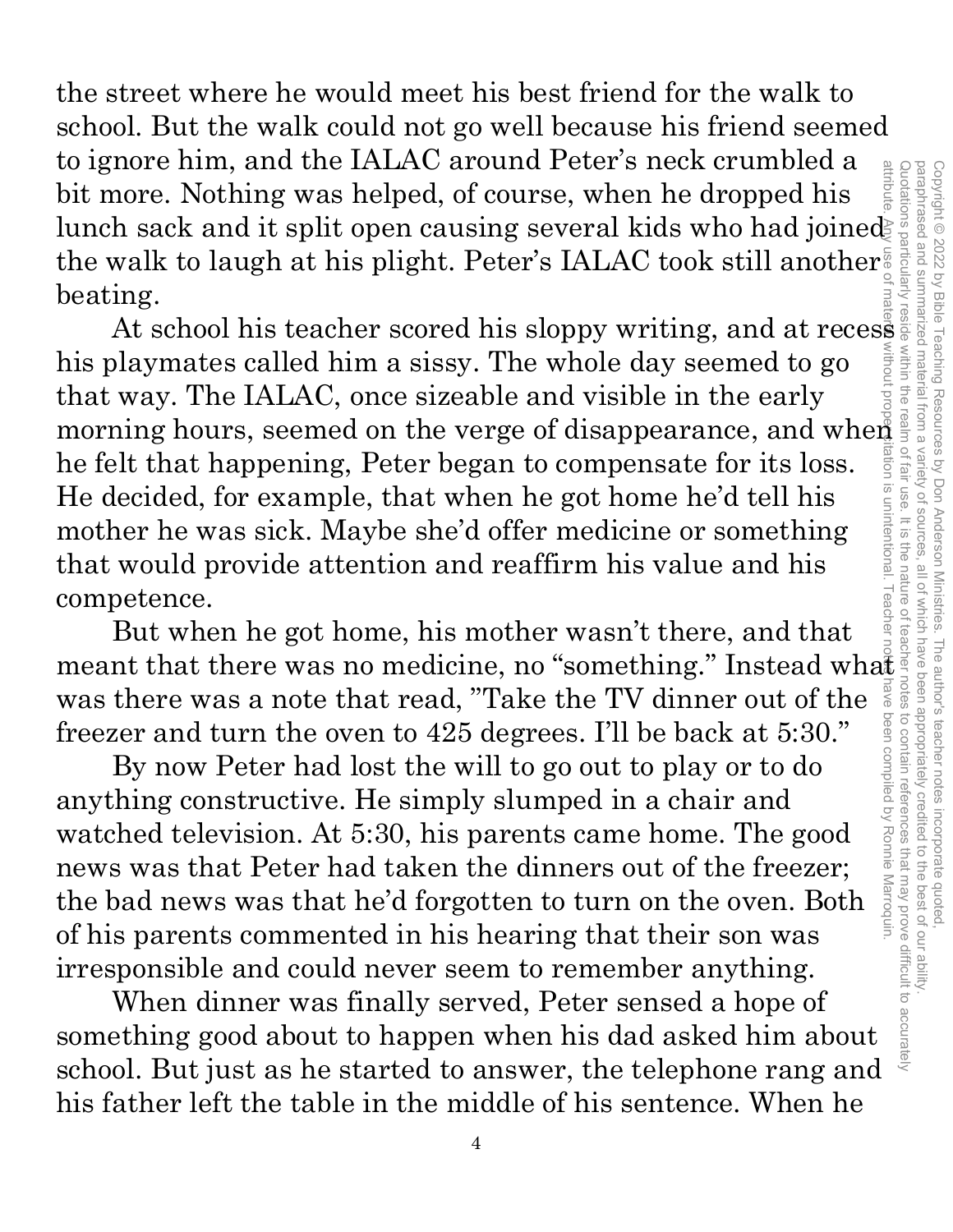returned there was something else on his mind. By now, it was hard for Peter to remember that his IALAC had ever existed.

Howard writes, "When Peter went to bed that night he lay thinking about the little piece of the "I" that was all that he had left. He felt so sad and lonely that he put the pillow over his head so that no one could see him suck his thumb. It was the baby thing to do, but the only way he knew to comfort himself for what had happened to his IALAC that day."

Esther Howard ended her description of Peter's sad but untypical day by noting that the boy wished there were a way  $\mathrm{t} \bar{\mathrm{q}}$ explain his feelings to his parents so that tomorrow he wouldn't have to watch his IALAC being torn apart all over again, "But he fell asleep before he could think of anything." pp. 59-61 attribute. Any use of material without proper citation is unintentional. Teacher notes have been compiled by Ronnie Marroquin.

When you hear a little story like that, you think about how many times we are aware that we are married? That we live with children who have the desperate need for that value, for that self-esteem, for that sense of encouragement and affirmation, an expression of value to one another?

We have become so self-contained and so selfish in the process, we've become hardened and sensitive. It almost seems like it is a very rare gem when you find it in someone that really is like that.

The first ingredient of good interpersonal relationships is a relationship to God.

We found a judge in our first parable that had no respect for God $^{\circ}$ nor did he have respect for fellow man. The second study we Quotations particularly reside within the realm of fair use. It is the nature of teacher notes to contain references that may prove difficult to accurately Copyright © 2022 by Bible Teaching Resources by Don Anderson Ministries. The author's teacher notes incorporate quoted,

Copyright © 2022 by Bible Teaching Resources by Don Anderson Ministries. The author's teacher notes incorporate quoted

paraphrased and summarized material from a variety of sources, all of which have been appropriately credited to the best of our ability.

all of which have been appropriately credited to the best of our ability

paraphrased and summarized material from a variety of sources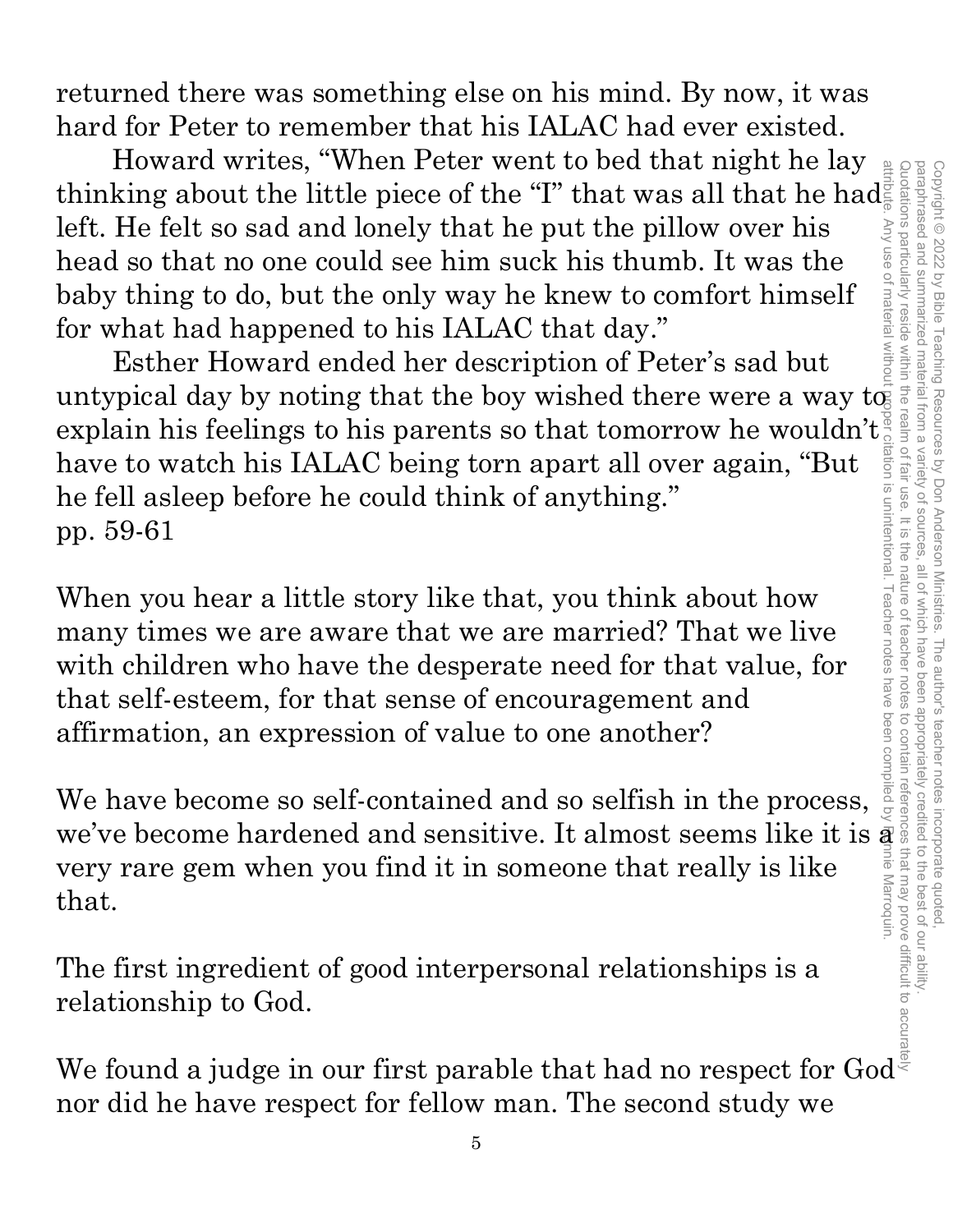talked about unconditional love. That was the parable of the prodigal son and how God never needs to be reconciled. We are the ones that need to be reconciled to Him.

In our third episode we talked about compassion. That is the feeling inside for the needs of others to the point that we take action to alleviate those needs.

Then we talked about forgiveness. Letting the pot drop. Dealing with the offenses in our lives that keep us from having healthy interpersonal relationships. Now in this study we delve into sensitivity.

We are going to be in Matthew 22:1-14. Let's read some verses from Revelation 19 to set the stage for this,

### Revelation 19:6-9

And I heard as it were the voice of a great multitude, and as the  $\,$ sound of many waters, and as the sounds of mighty peals of thunder, saying…, And I heard as it were the voice of a great multitude, and as the say as sound of many waters, and as the sounds of mighty peals of thunder, saying...,<br>
These are the true words of God.<br>
This parable that we are looking a

These are the true words of God.

King's Son" and the wedding, "The Parable of the Marriage of the King's Son."

It's a royal marriage feast. There are similarities between many of the parables because Christ talks about marriages and about wedding feasts. When you have the possibility of a marriage in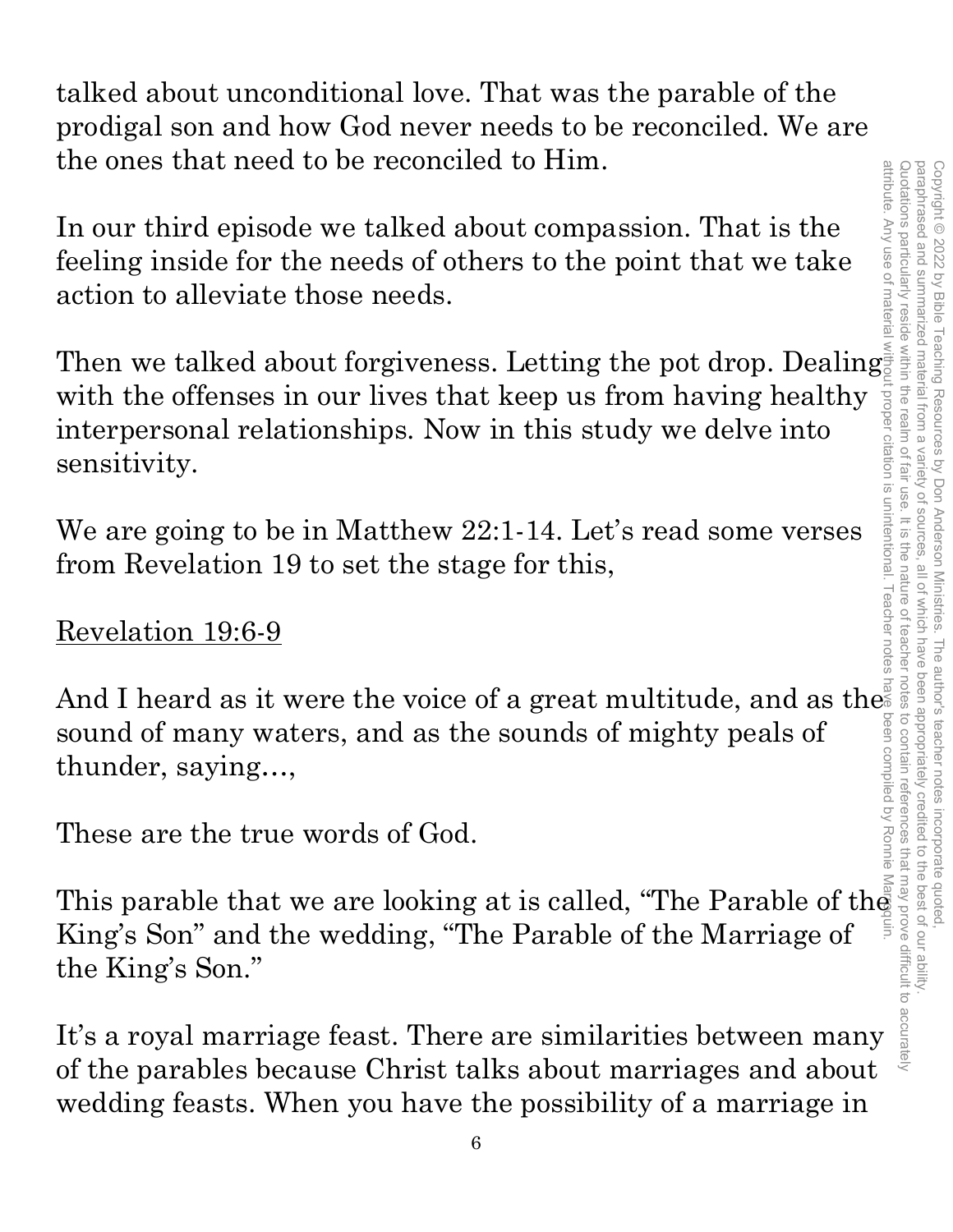those days, it was a little different than our marriages.

A year before the marriage would begin to take place there A year before the marriage would begin to take place there would be announcements that would be sent out to invite you so you would have no excuse for not coming. You had a whole year to get ready to go to the wedding. Then when the day of the wedding arrived, it involved a whole week.

The groom went to the bride's house to get her and usually there was a feast there. Then he brought her back to his house and there was a whole week-long celebration there. And so they had a good time when they got married in those days.

Now there is a foregone conclusion that's it's been a year. The invitations have been sent out and no one has an excuse for not showing up for the wedding.

In the Luke passage there is another story of a wedding. In Luk $\bar{\mathbf{e}}$  is 14 we read where one guy says "I've purchased some real estate and I can't come to the wedding." And another guy says, "I've bought some oxen and I need to go out and see if they work." And the third guy had the flimsiest excuse of all. He said, "I've married a wife and I can't come." The groom went to the bride's house to get her and usually there<br>was a feast there. Then he brought her back to his house and<br>there was a whole week-long celebration there. And so they had<br>a good time when they got marrie

Those are basically the excuses. Now we are going to see some excuses in this particular parable as well.

one of the last parables that He tells. It would be during the last week of His life here on earth. He is coming down to the very end of His life—you could call it "Passion Week.".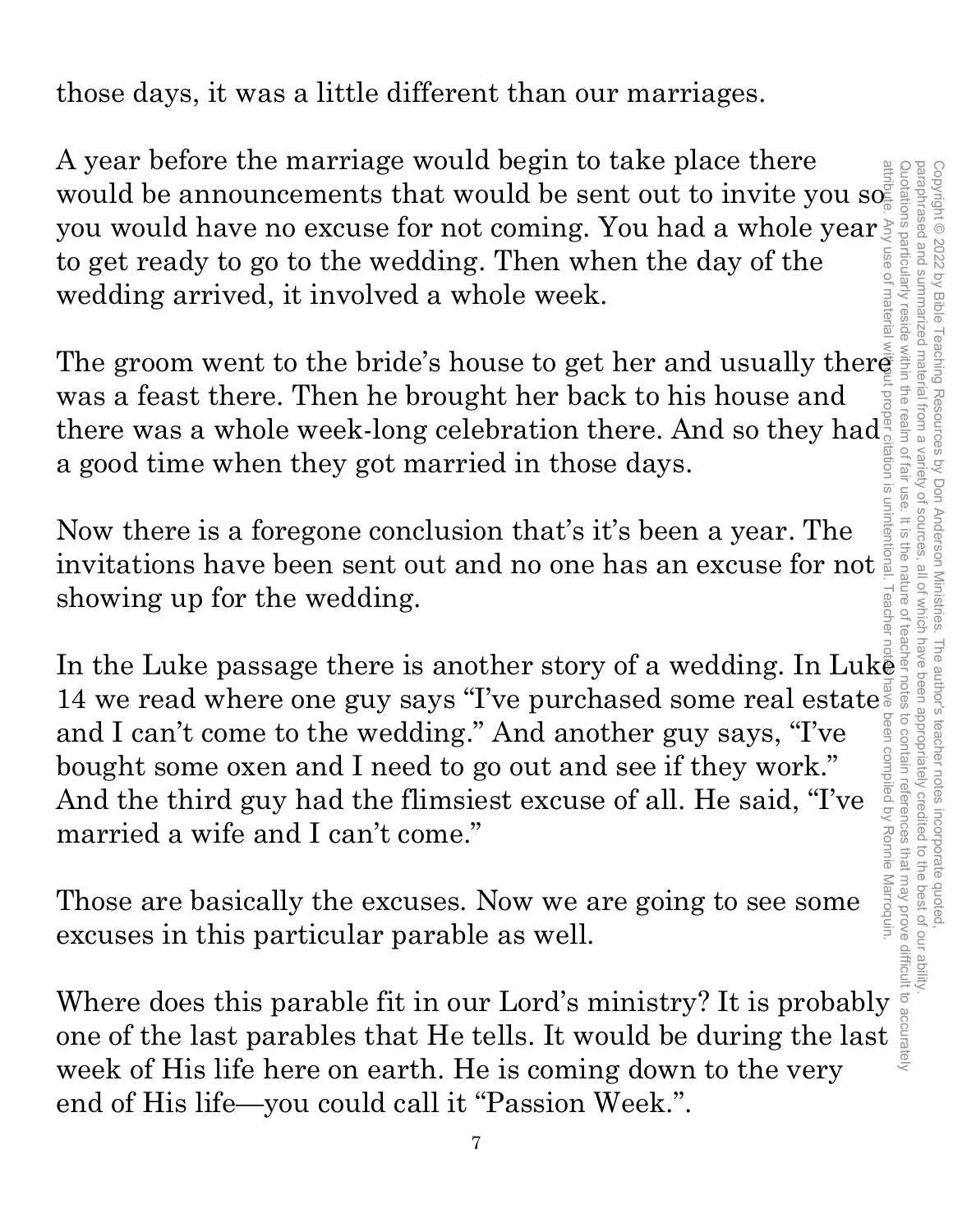The last verse in Matthew 21, which is just before the story is told, we read in verse 46, "When they sought to seize Him, they became afraid of the multitudes because they said to Him, they held Him to be a prophet."

Most people, when they outline these verses, outline it into three parts. Our outline has five parts.

- 1. Invitation #2—verses 1-3.
- 2. Invitation #2—verses 4-6.
- 3. The Response of the King—verses 7-9.
- 4. The Banquet Hall is Finally Filled—verses 10.
- 5. The Missing Wedding Garment—verses 11-14.

In His audiences are scribes, Pharisees, and Herodians—very religious people. Most them do not have any understanding of what a relationship to God is all about, although they are very religious. We read in verse 46, when they sought to selze rim, they<br>became afraid of the multitudes because they said to Him, they<br>held Him to be a prophet."<br>Most people, when they outline these verses, outline it into three<br>parts. O

We are pursuing this parable with an understanding of SENSITIVITY. That's our main ingredient in good interpersonal relationships.

to the Lord or to the one that is inviting them to the feast.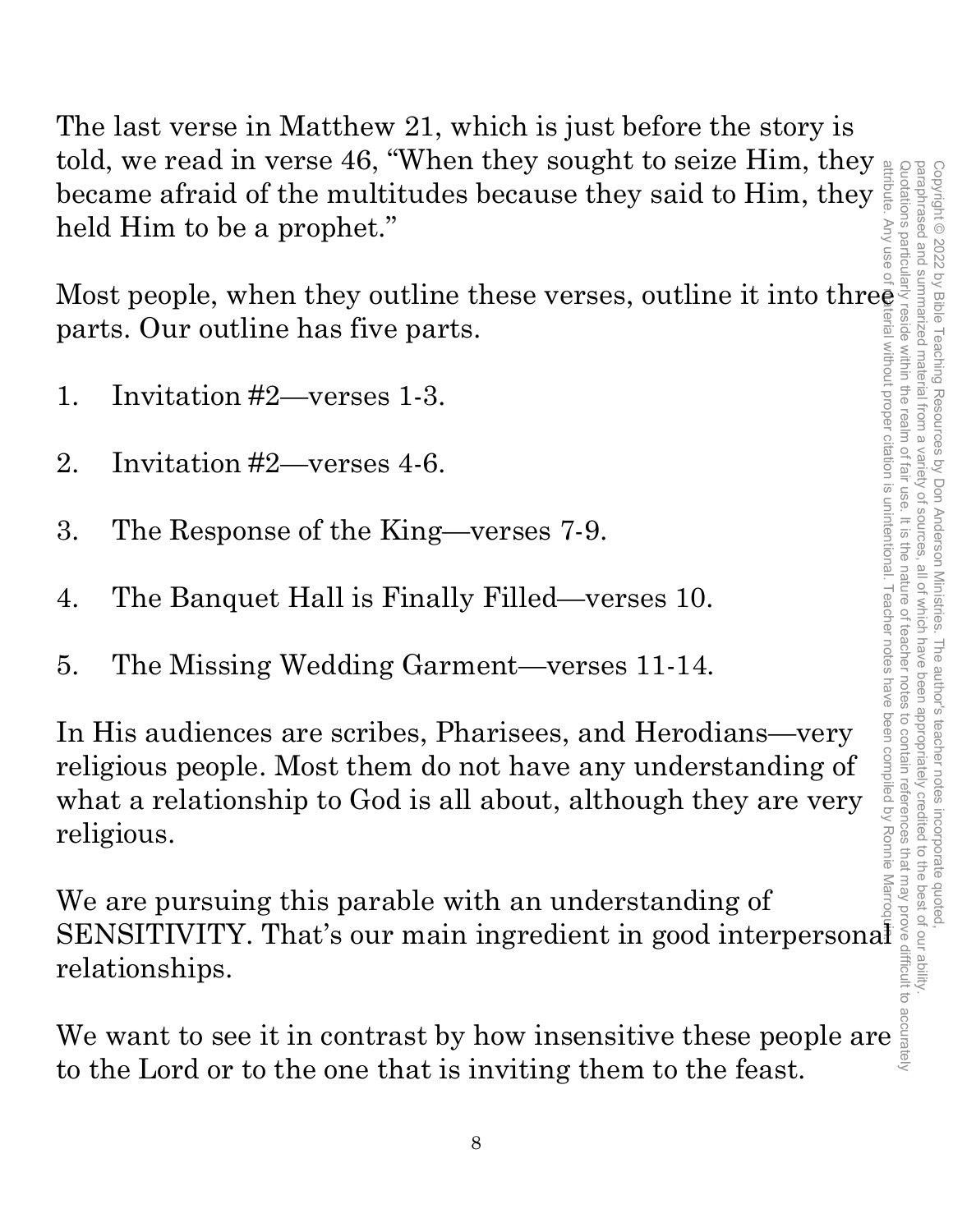1. Invitation #2—verses 1-3.

### **v. 1 And Jesus answered and spoke to them again in parables, saying,**

"And Jesus answered and spoke to them again in parables, saying,"

### **v. 2 The kingdom of heaven may be compared to a man, a king, who made a marriage feast for his son.**

"The kingdom of heaven may be compared to a man, a king, wh $\tilde{\Phi}$ made a marriage feast for his son."

What is "the kingdom of heaven"?

"The kingdom of heaven," when you have that term in the Bible refers to the period when the king is absent. If you took when the Jews rejected Christ and crucified Him—they rejected their  $\frac{3}{8}$ <br>King—from that time until the King comes back to set up His<br>Kingdom, that is called "the kingdom of heaven".<br>We are living in the period right now o King—from that time until the King comes back to set up His Kingdom, that is called "the kingdom of heaven".

We are living in the period right now of what's called "the kingdom of heaven" in the gospels. It is the time when the King is absent. The "King" in this passage represents God—God the Father. The "Son" represents Jesus Christ. This is the marriage feast for the King's Son.

In Revelation 19 there is a record that there is going to be a marriage. It is the marriage supper of the Lamb.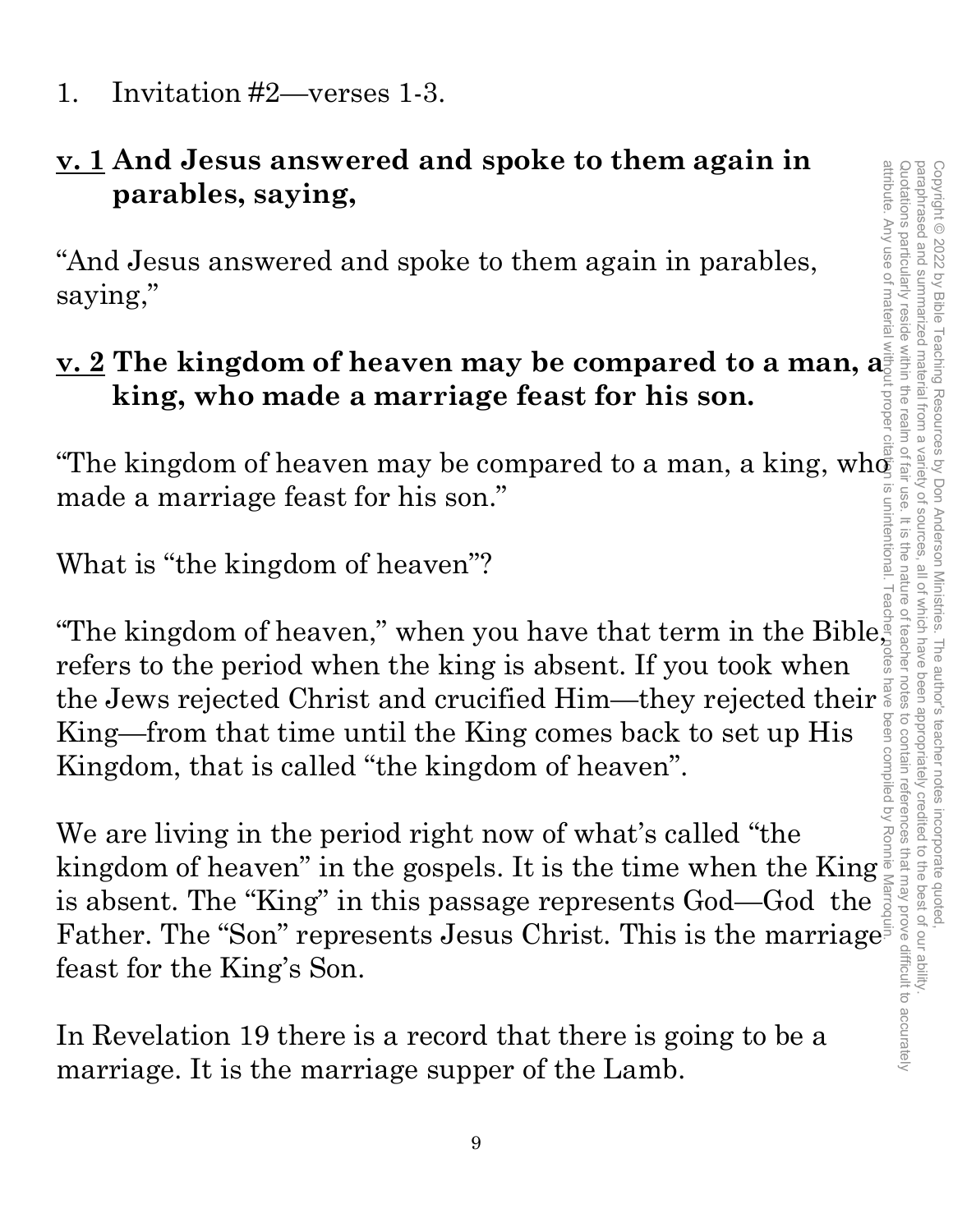paraphrased and summarized attribute. Any use of material without proper citation is unintentional. Teacher notes have been compiled by Ronnie Marroquin.Quotations particularly reside within the realm of fair use. It is the nature of teacher notes to contain references that may prove difficult to accurately paraphrased and summarized material from a variety of sources, all of which have been appropriately credited to the best of our ability. Copyright © 2022 by Bible Teaching Resources Copyright © 2022 by Bible Teaching Resources by Don Anderson Ministries. The author's teacher notes incorporate quoted, material from a variety of by Don Anderson Ministries. all of which have been appropriately credited to the best of our ability The author's teacher notes incorporate quoted motes to contain references that may prove difficult to accurately Ronnie Marroquin

Do you know who the bride is? The bride is *US*. We are it! The Church is the bride of Christ. Everybody who becomes a Christian becomes a part of the Church.

Our Savior, the Lord Jesus Christ, is going to have a fantastic marriage feast which is going to take place at this future day described in Revelation 19.

Here we are having the discussion the Father presenting this invitation to this marriage supper of the Lamb, and we are going to see why people don't come to it.

This is the marriage of the King's Son. What a fantastic privilege to be invited to this and to be a part of it. It's like going to the White House for dinner.

### Song of Solomon 2:4

He has brought me to his banquet hall, and his banner over me is love.

She says, "He loves me so much. He took me to the banquet and  $\frac{8}{5}$ he shows me off. His banner over me is love. He is so proud of me." It's like everybody stands and salutes when she's around because of his respect and his love for her.

### Song of Solomon 3:11

Go forth, O daughters of Zion, And gaze on King Solomon with the crown with which his mother has crowned him. On the day of his wedding, And on the day of his gladness of heart.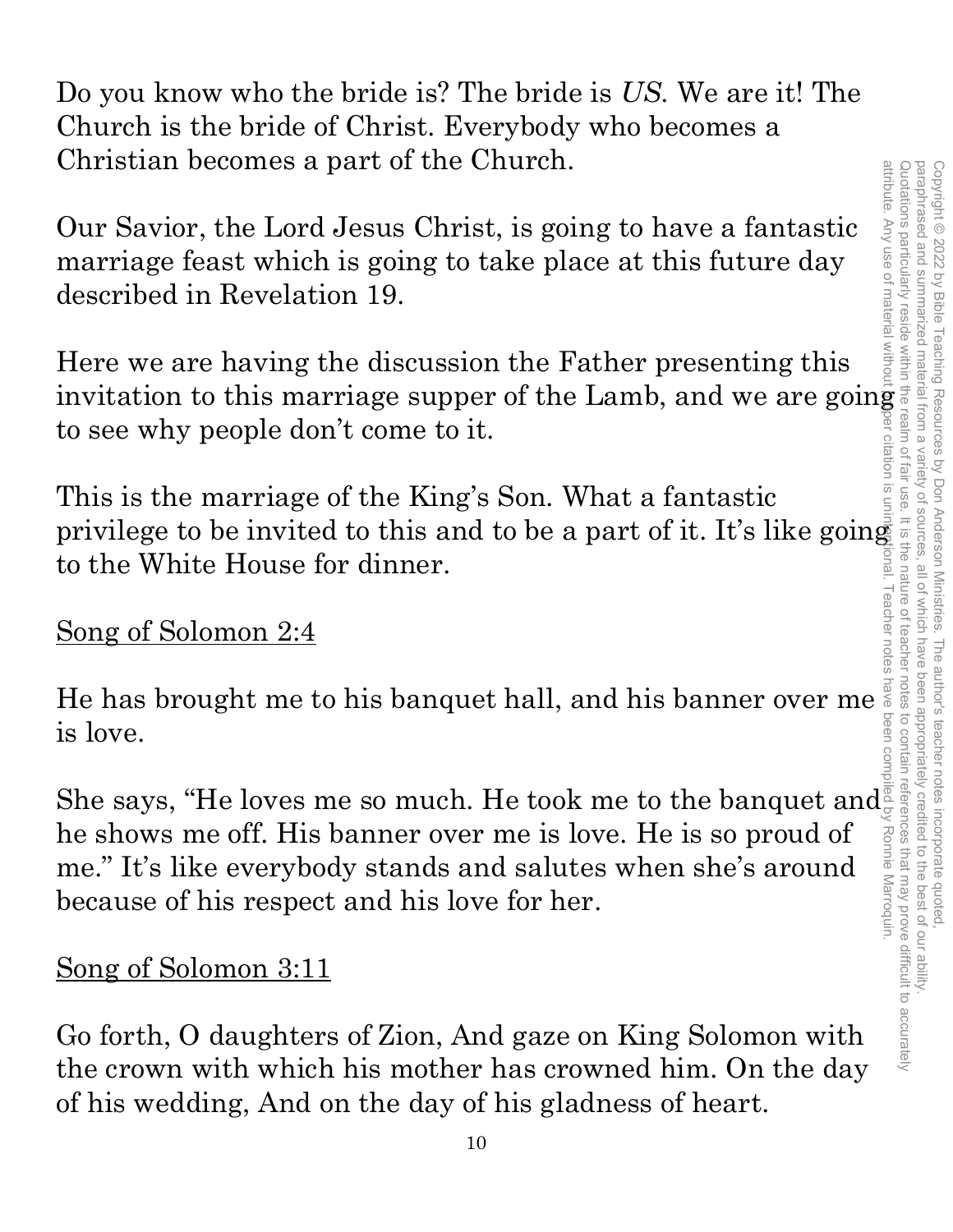The happiest day of his life.

The invitations have been out for 12 months. That's the picture. Everybody's had 12 months to get their act together.

### **v. 3 And he sent out his slaves to call those who had been invited [12 months before] to the wedding feast and they were not desiring to come.**

"And he sent out his slaves to call those who had been invited [12 months before] to the wedding feast and they were not desiring to come."

That's the epitome of insensitivity. Here's a time of great celebration and there are intense botched-up priorities. Such selfishness that they have not worked this into their schedule. They're so insensitive, they are not desiring to come.

You could say they all began to make excuses. Can you hear them? "Hey, buzz off man, leave me alone. Quit. I don't want to go, okay? Just give me some space. I don't want to be involved in this thing." Ronnie

They're refusing to go to the marriage of the King's Son and this is an act of rebellion. There is really no excuse for not having a part in this.

Ask yourself the question, "Why were they not desiring to come?" It doesn't tell us.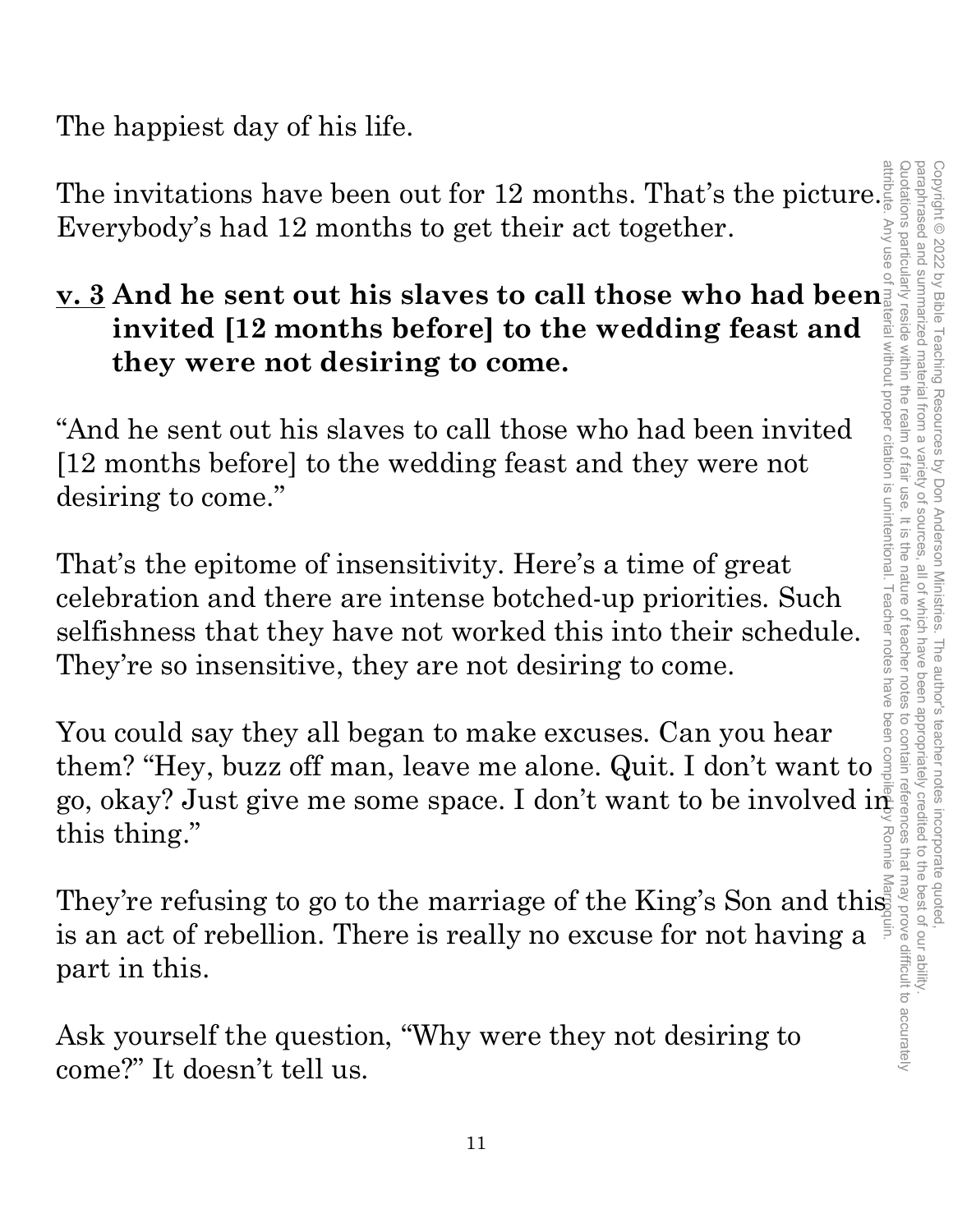paraphrased and summarized material from a attribute. Any use of material without proper citation is unintentional. Teacher notes have been compiled by Ronnie Marroquin.Quotations particularly reside within the realm of fair use. It is the nature of teacher notes to contain references that may prove difficult to accurately paraphrased and summarized material from a variety of sources, all of which have been appropriately credited to the best of our ability. Copyright © 2022 by Bible Teaching Resources by Don Anderson Ministries. The author's teacher notes incorporate quoted Copyright © 2022 by Bible Teaching Resources by Don Anderson Ministries. The author's teacher notes incorporate quoted, variety of sources. all of which have been appropriately credited to the best of our ability

We know in that Luke passage, they got some flimsy excuses like marrying a wife, and buying some livestock that they've never tried, and bought some real estate that they haven't looked at. Here they're just not desiring to go.

### John 1:1

He came unto His own and His own received Him not.

### Isaiah 1:2-4

"Listen, O heavens, and hear, O earth, for the Lord speaks. Sonst I have reared and brought up, but they have revolted against Me. An ox knows its owner and a donkey its master's manger, but Israel does not know. My people do not understand. Alas, sinful nation! People weighed down with iniquity, offspring of evildoers, sons who act corruptly. They have abandoned the Lord. They have despised the Holy One of Israel, They have turned away from Him." never tried, and bought some real estate that they naven to subcoded at. Here they're just not desiring to go.<br>
John 1:1<br>
He came unto His own and His own received Him not.<br>
Isaiah 1:2-4<br>
"Listen, O heavens, and hear, O ea

Let's go to our chart. Let's see if there are any words on that chart that help us understand why these people are turning  $\text{Him} \,$ down. Can you find anything there that fits?

down. Can you find anything there that fits?<br>Usually we have start down in the lower left-hand corner. Most of the problems of interpersonal relationships are down in the where you need to be, you have to go to the upper right first.

Are there any words down there in the lower left-hand corner that we can put on these people who are not desiring to come?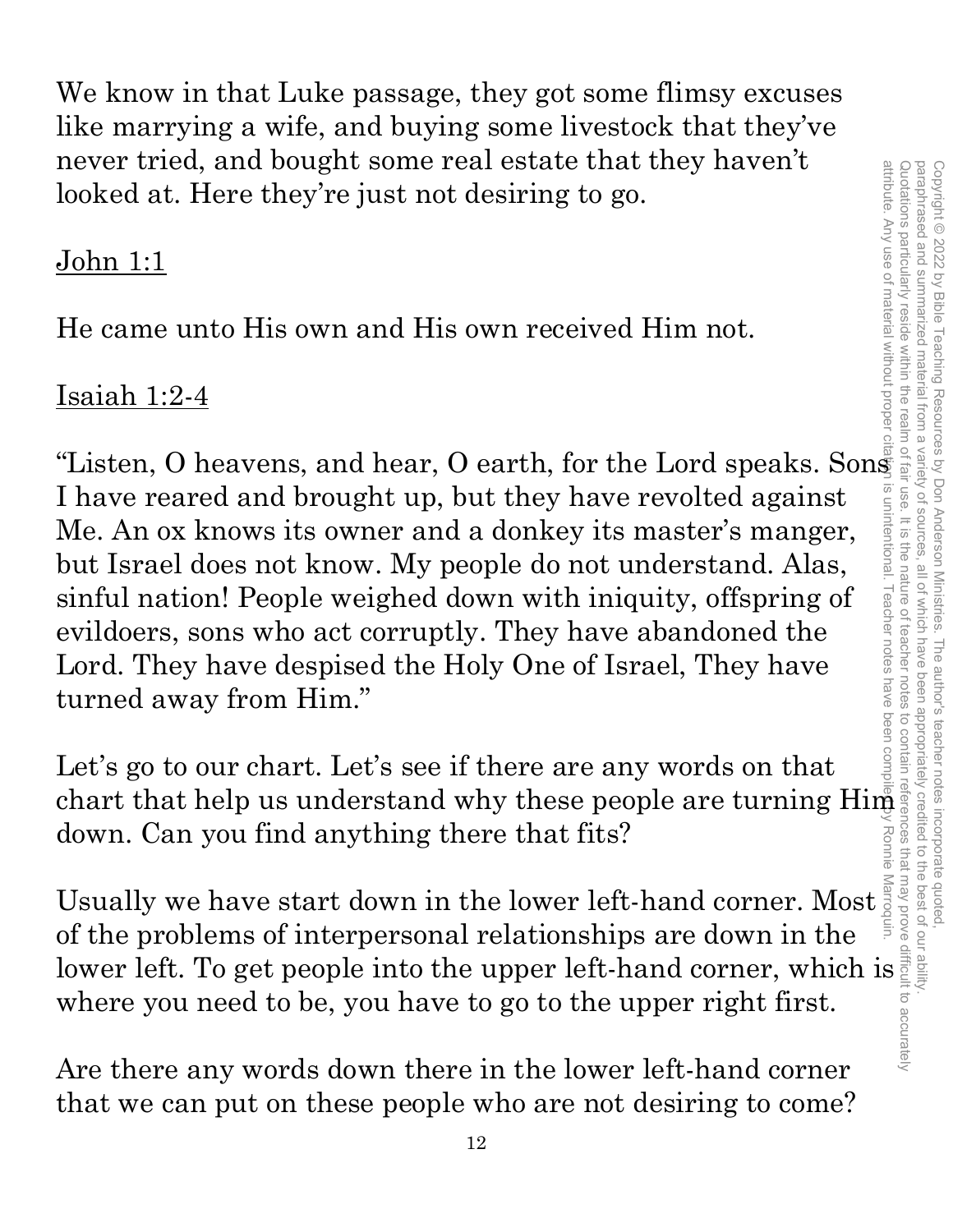Selfish is a big one. That just leaps out at you because that's just being contained in yourself and you just don't want to trouble yourself to go be with anybody else.

What about looking down on others? Maybe feeling superior to others? Over-committed? Over-involved? Self-centered is excellent. Yes, Any others? Pride? The big one at the top of the page.

What does Incorrect Positive Thinking/Feeling/Acting do to your interpersonal relationships? It hardens your heart.

being contained in yourself and you just don't want to trouble<br>yourself to go be with anybody else.<br>What about looking down on others? Maybe feeling superior to show<br>others? Over-committed? Over-involved? Self-centered is uninenti It's like Ginny Lou. She wrote a book called *Loving Again*. Her a plastic bubble around and I'm going to know but I'm not going to be known." (source unknown)

There's a shell there. And you've been around people like that. It is so hard to get beyond the shell to the real person because<br>they've got a shield. They've been hurt and when you've been<br>hurt in interpersonal relations is so hard to get beyond the shell to the real person because they've got a shield. They've been hurt and when you've been hurt in interpersonal relationships like so many people have today—marriage, divorce, or death of loved ones or something else—it's almost like you come and have to knock on shields to get in. A lot of times people won't let you in.

That's a hardness of heart that is there. Satan does exactly the same thing. When you don't respond to these things, that shell gets harder and harder.

Guys involved in all these cults and "isms," they can literally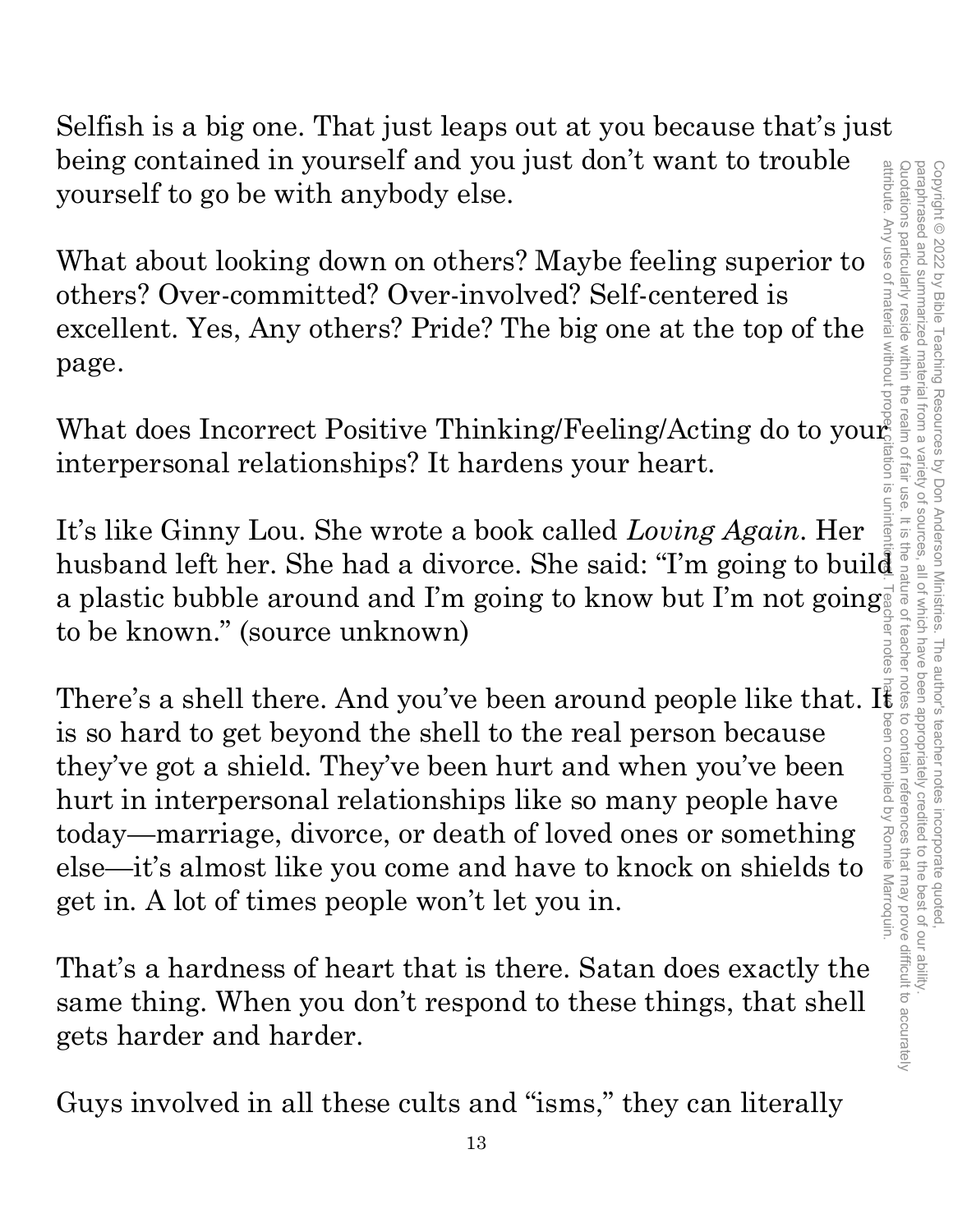sacrifice little babies on their altars. You talk about a hard selfish heart with no feeling of love and compassion. It makes you revolt inside.

Each of us have different degrees of shells around us and it makes it hard for us to get to the soft spots. It makes it hard to get in close and to trust one another and to reach out to one another and be transparent and vulnerable because we've been hurt so many times.

So, yes, selfishness produces that kind of a hardness of heart. It comes from pride and from sin and from guilt.

### Jeremiah 2:13

My people have committed two evils: They have forsaken Me, The fountain of living waters, To hew for themselves cisterns, Broken cisterns, That can hold no water.

We could put down pride, prejudice, and personal reasons as three good statements for why these individuals don't want to g $\mathring{\mathfrak{g}}$ and they spurn invitation #1.

- 2. Invitation #2—verses 4-6.
- **v. 4 Again, he sent out other slaves saying: 'Tell those who have been invited: "Behold, I have prepared my dinner; my steers and my fattened livestock I have butchered and everything is ready. Come to the marriage feast.'"**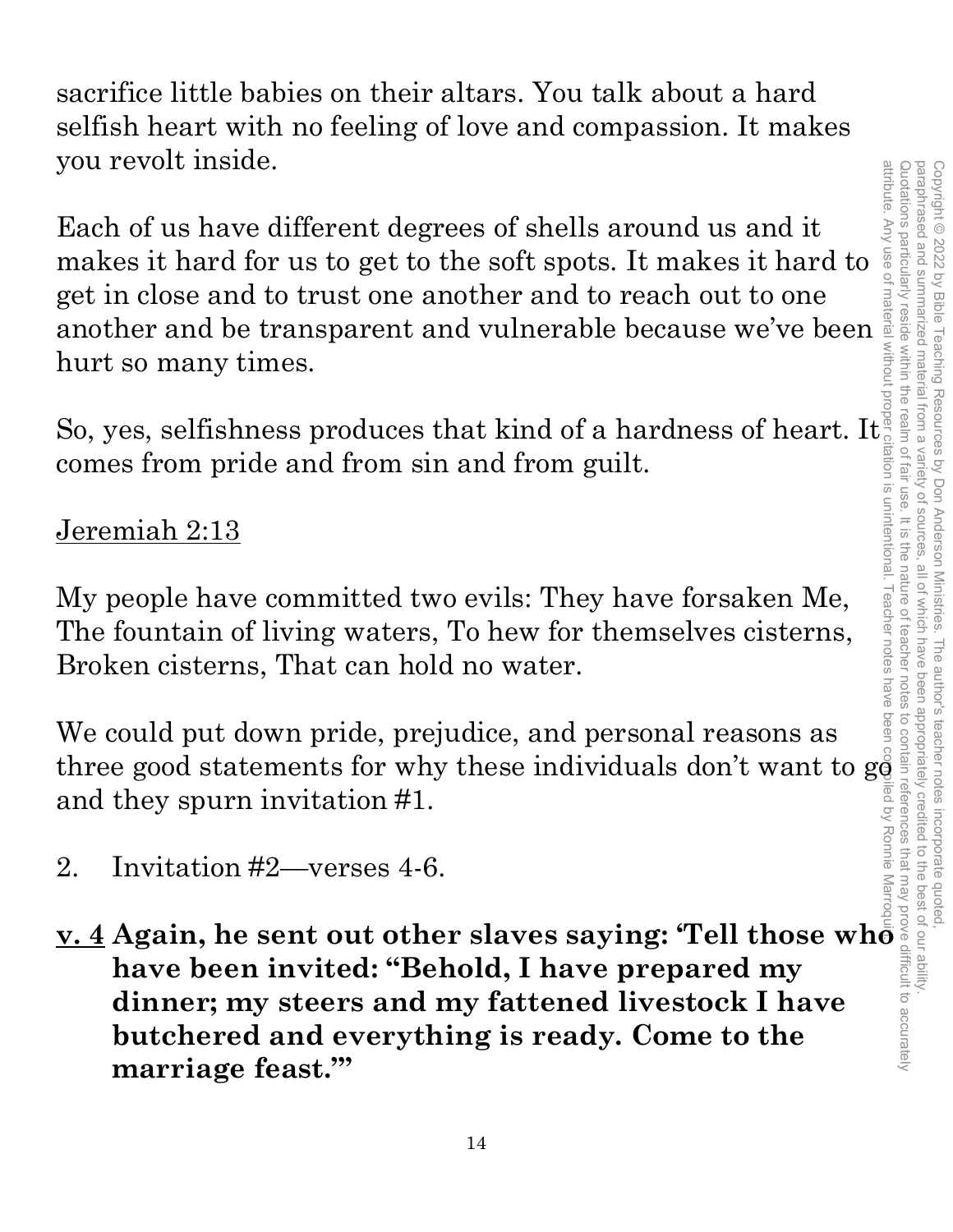"Again, he sent out other slaves saying: "Tell those who have been invited: 'Behold, I have prepared my dinner; my steers and my fattened livestock I have butchered and everything is ready. Come to the marriage feast."'"

In these two invitations you have a difference of words.

In in verse 3 you have the word "call."

In verse 4, you have the word "tell."

You get the idea that with the second invitation there is an intensification of emotional involvement. Tell them, "You don't have any excuse. I sent the invitation to you a year ago and now I have killed the fatten calf. We've got the barbecue going and everything's ready. All you have to do is come. Everything is here."

In essence the host is saying, "I have prepared and thought of everything." Now, is that God? God is saying to you if you don't have a personal relationship with His Son, he has everything ready. It is all yours by faith in the Lord Jesus Christ.

2 Peter 1:3

seeing that His divine power has granted to us everything pertaining to life and godliness. . . .

He's paid for it all. It's yours for the taking. Everything is ready and all you have to do is come.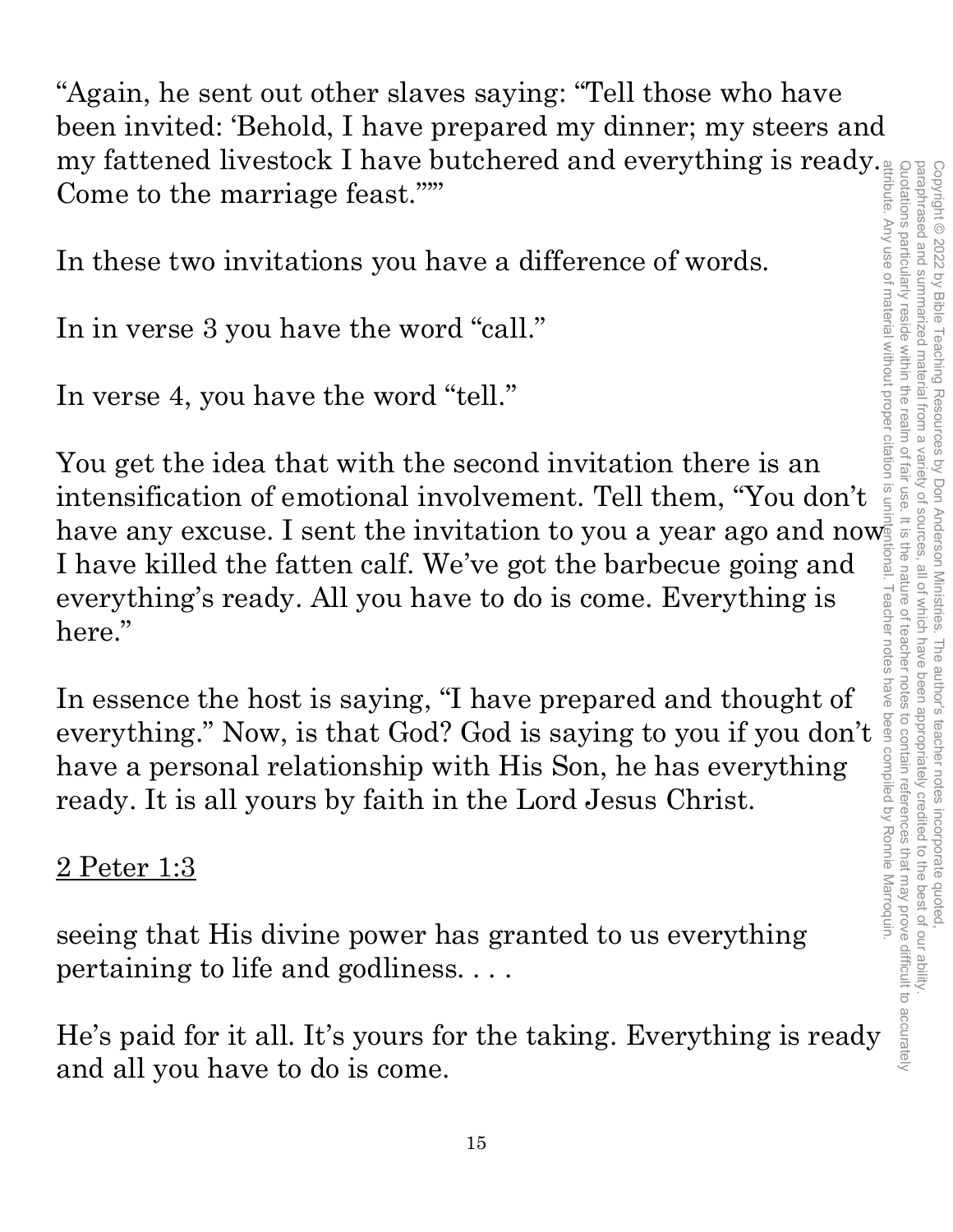Charlotte Elliott said it well when she wrote that invitation hymn:

Just as I am, without one plea, but that Thy blood was shed for me. O Lamb of God, I come. I come.

Everything is ready. All you have do is come and take it.

### Revelation 21:6

He says, "... I will give to the one who thirsts from the spring of the water of life without cost."

### Revelation 22:17

And the Spirit and the bride say, "Come." And let the one who hears say "Come." And let the one who is thirsty come; let the one who wishes take the water of life without cost.

Isn't it amazing how people will fight and they will turn down the one thing that could really bring them joy and fulfillment? They have all kinds of excuses and reasons why they don't want to take the one thing that would provide all the answers for them in their lives.

### **v. 5 But they paid no attention and went their way, one to this own farm, another to his business.**

"But they paid no attention and went their way, one to this own farm, another to his business."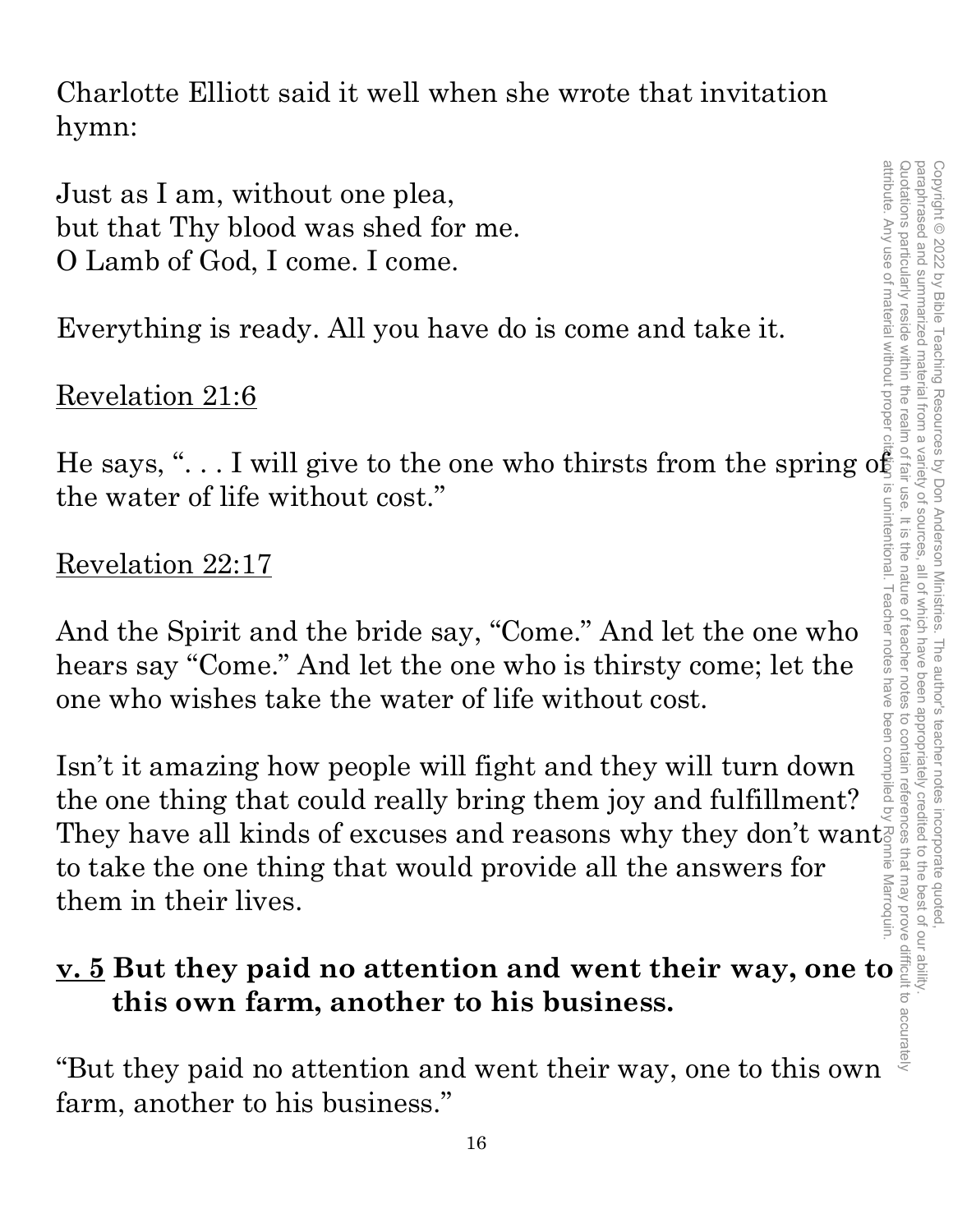What'd they do the first time? The phrase we had the first time was "they are not desiring to come."

Now we know a little more. What are they doing? When this invitation comes there are two things:

- 1. "They paid no attention" and
- 2. they "went their way"—their own way.

Can you find any other words on the chart now that describe these characters?

Self-righteous, self-sufficient, self-indulgent, self-centered, and know-it-all.

They don't have to go. They know their rights. They don't pay any attention and they have botched-up priorities. They are going to go about business as usual. That's the way they're going to live their life.

Isaiah 53:6

All of us like sheep have gone astray . . ."

Proverbs 14:12

There is a way which seems right to a man, but the end of the way is death.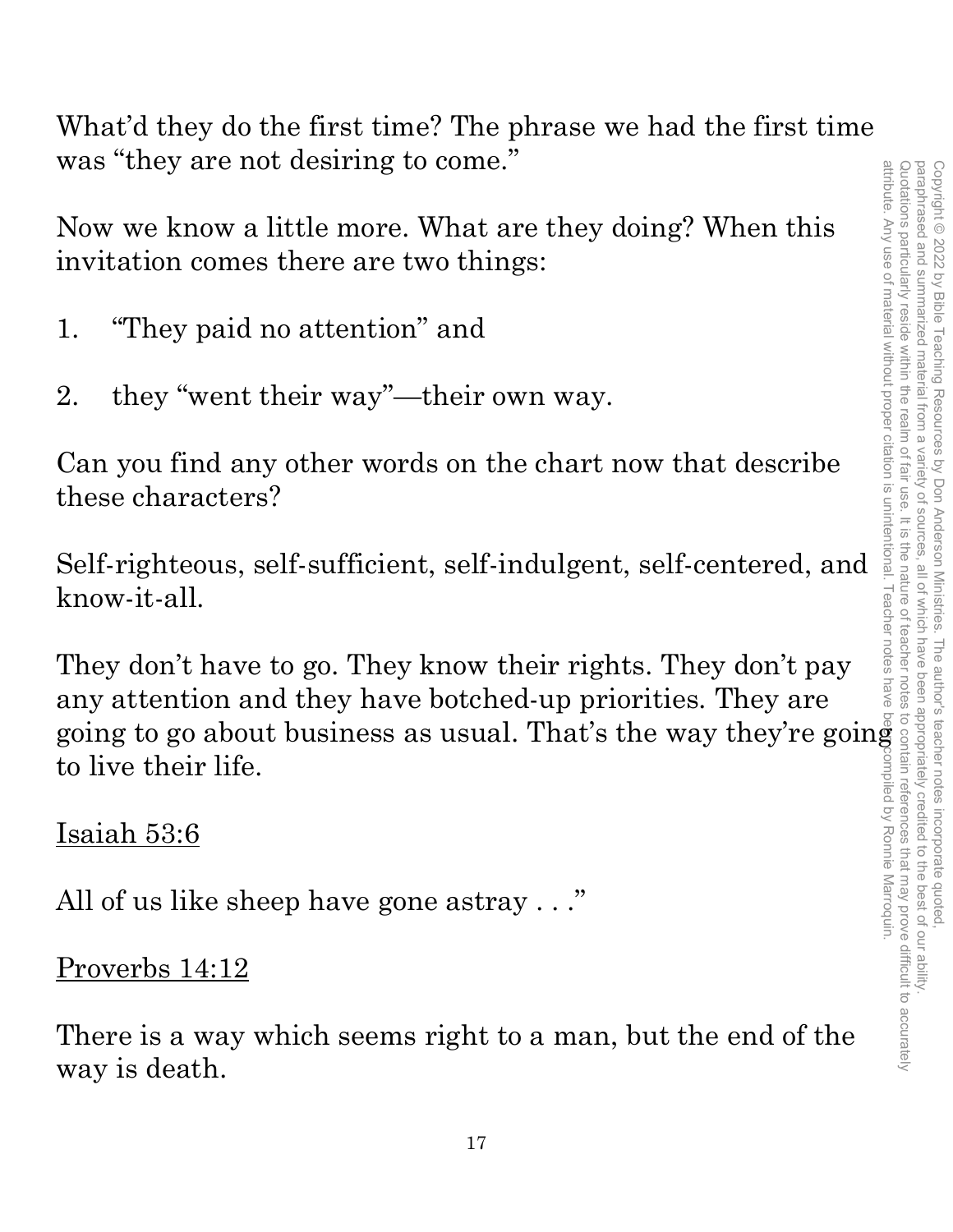### Quotations particularly reside within the paraphrased and summarized attribute. Any use of material without proper citation is unintentional. Teacher notes have been compiled by Ronnie Marroquin.Quotations particularly reside within the realm of fair use. It is the nature of teacher notes to contain references that may prove difficult to accurately paraphrased and summarized material from a variety of sources, all of which have been appropriately credited to the best of our ability. Copyright © 2022 by Bible Copyright © 2022 by Bible Teaching Resources by Don Anderson Ministries. The author's teacher notes incorporate quoted, **Teaching Resources** material realm by Don Anderson Ministries. The author's teacher notes incorporate quotec sources all of Which have been appropriately credited I to the best of our ability

### Isaiah 30:21

And your ears will hear a word behind you, This is the way, And you ears will hear a word behind you, This is the way,<br>walk in it, when you turn to the right and when you turn to the<br>left."<br>1. No sensitivity.<br>2. No servant attitude.<br>When you become a Christian, one of the ways you left."

- 1. No sensitivity.
- 2. No servant attitude.

When you become a Christian, one of the ways you can tell that to the needs of others. Along with that sensitivity comes a sacrificial servanthood—wanting to be involved in helping meet needs.

a person is a Christian is the Spirit of God makes them sensitive<br>to the needs of others. Along with that sensitivity comes a<br>sacrificial servanthood—wanting to be involved in helping meet<br>is a sacrificial servanthood—wan If you don't have either one of those things it's a good indication that you've never come into a personal relationship with Christ. The Spirit of God makes us sensitive to the needs of others. Accompanying that is a sacrificial servanthood desiring to alleviate and to meet needs in whatever way possible. These fellows are demonstrating the fact the Spirit of God has not worked in their life.

A little fairy tale at the beginning of our study about a little boy that gets his IALAC cookie eaten up was one thing, but let's now take it and put flesh and blood on it in the Bible so you can see how it acts.

One of the most sensitive persons in the Bible is Mary of Bethany. Mary was always sitting at the feet of the Lord every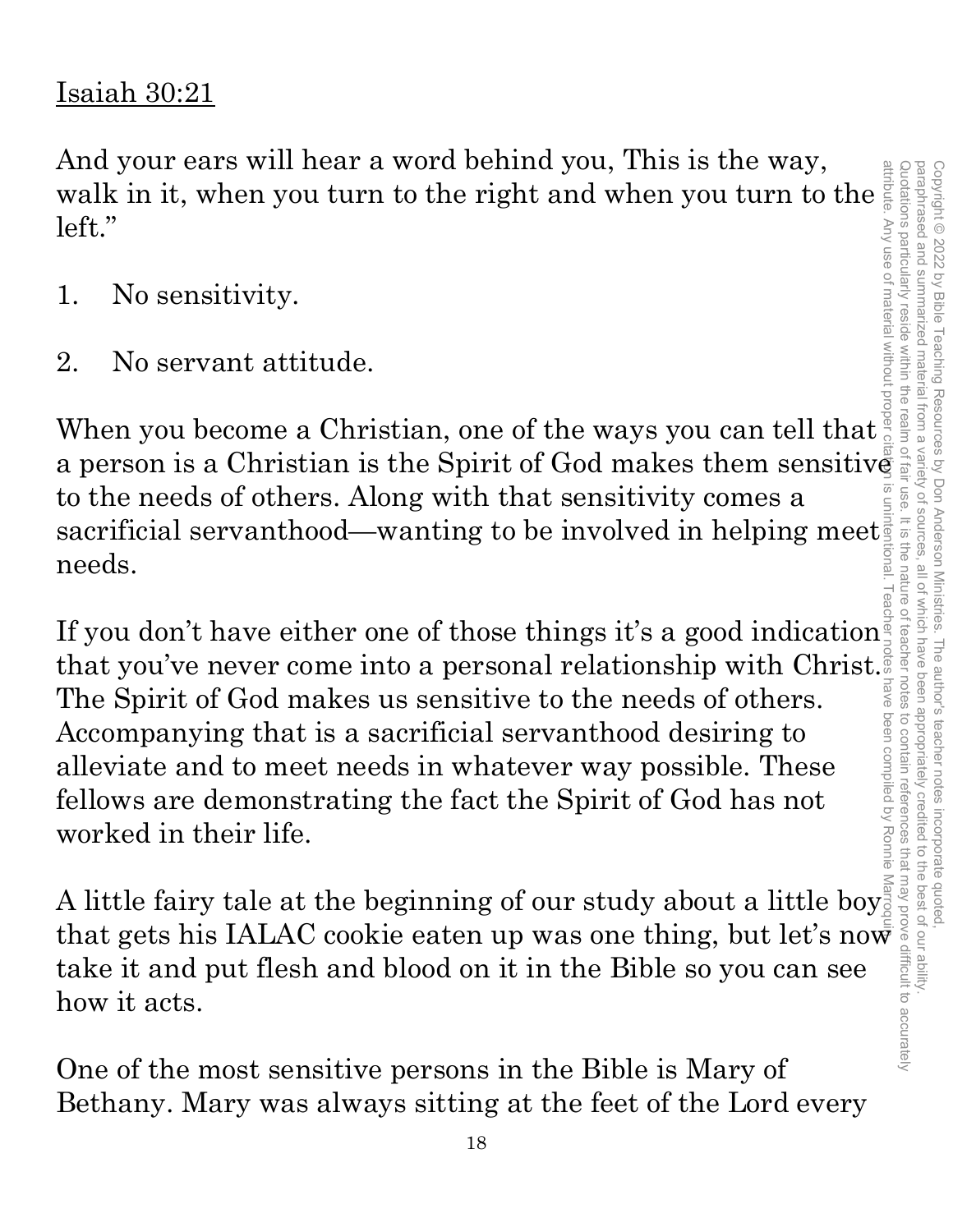The first time we see her is in Luke 10. Jesus has just come to The first time we see her is in Luke 10. Jesus has just come to<br>the house. Martha, her sister, hits the swinging doors to the<br>hicrowave going to get supper ready and dear<br>Martha goes up in smoke over Mary's inactivity. Sh attribute the house. Martha, her sister, hits the swinging doors to the Mary of Bethany is sitting at His feet listening to Him talk. Now Martha goes up in smoke over Mary's inactivity. She blows in there with her hands on her hips and wants everything straightened out.

Martha goes up in smoke over Mary's inactivity. She blows in<br>there with her hands on her hips and wants everything<br>straightened out.<br>The Lord looks at her and says, "Martha, Martha. You sure got<br>your nose out of joint. Yo your nose out of joint. You're troubled by a lot of things. Mary has chosen that good part."

What is the Lord saying about Mary? The one thing God wants from us more than anything else is our fellowship and not our from us more than anything else is our fellowship and not our firuit and our food. It's more important that we spend time with  $\frac{1}{2}$ .<br>Him than anything—to be still and to know that He's God. Him than anything—to be still and to know that He's God.

to talk and wanted to talk and so she sat there at His feet and learned from Him.

Mary was sensitive to that. She was sensitive that Jesus needed<br>to talk and wanted to talk and so she sat there at His feet and<br>learned from Him.<br>The next time we see her at His feet is after her brother has just<br>died. Je The next time we see her at His feet is after her brother has just died. Jesus waited 4 days to get there (John 11) and she comes out and she craters right on the road. She falls at His feet and says, "If You had been here my brother would not have died." Jesus begins to weep because He realizes her tears and her deep sensitive spirit.

The next time we see her is in John 12 and she's sitting at His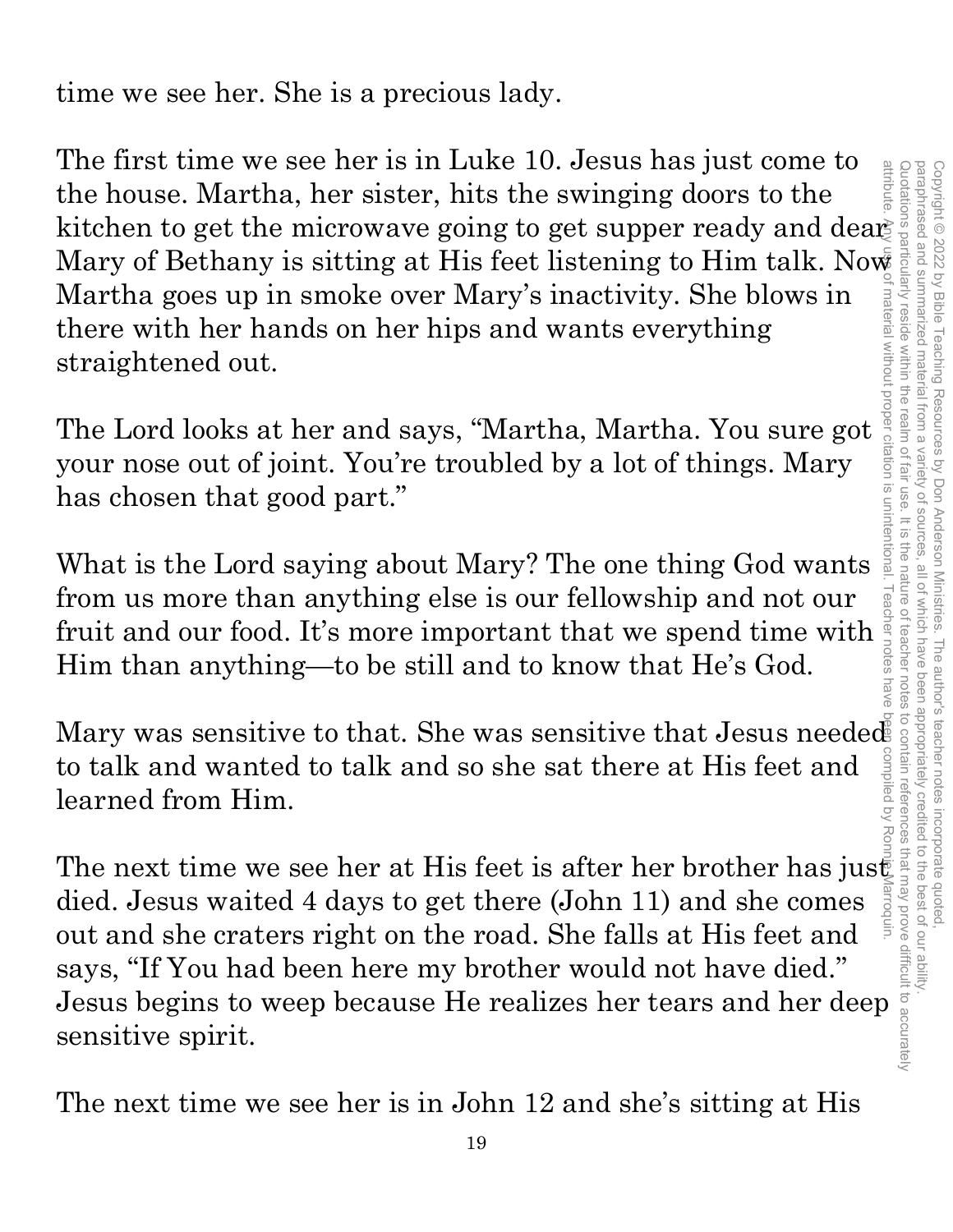feet anointing them with the costly perfume and wiping them with her hair. She knows He's not going to be here long. She has that sensitive spirit that's heard Him say that He's going to die. This probably happened just about the time of the telling of this particular parable. Quotations particularly reside within the realm of fair use. It is the nature of teacher notes to contain references that may prove difficult to accurately

She expresses the epitome of a sensitive spirit, doing the right thing in the right way at the right time. She is a beautiful, beautiful person.

Another beautiful person is Nicodemus. You wouldn't think tha $\mathfrak{t}_2^{\mathbb{R}}$ when you see him in John 3. "We know You're a teacher come from God, what have you come to teach us?" "Well, you must be born again."

In that encounter Nicodemus, although he was a Pharisee and  $a_{\!\vec{k}}$ member of the Sanhedrin, entered into a relationship with Christ right there. In John 7 he's the lone voice on the Sanhedrin who says, "Does our Law judge a man without first knowing about him? Isn't that what the Law says?"

Who is it when all the other disciples scatter into the woodwork $\frac{1}{2}$ on the day of the crucifixion, steps forward to beg the body of Christ and to prepare it for burial? Joseph of Arimathea and Nicodemus. He's an incredible illustration of a person who is sensitive. attribute. Any use of material without proper citation is unintentional. Teacher notes have been compiled by Ronnie Marroquin.

Another tremendous biblical illustration is Joseph in the Old Testament. Joseph had that ability to be sensitive to the needs of his brothers and of his father and he was very, very gracious in the way he dealt with them and met their needs.

Copyright © 2022 by Bible Teaching Resources by Don Anderson Ministries. The author's teacher notes incorporate quoted,

paraphrased and summarized material from a variety of sources, all of which have been appropriately credited to the best of our ability.

i by Don Anderson Ministries. The author's teacher notes incorporate quoted,<br>ariety of sources, all of which have been appropriately credited to the best of our ability.

paraphrased and summarized material

from a

variety of sources

Copyright © 2022 by Bible Teaching Resources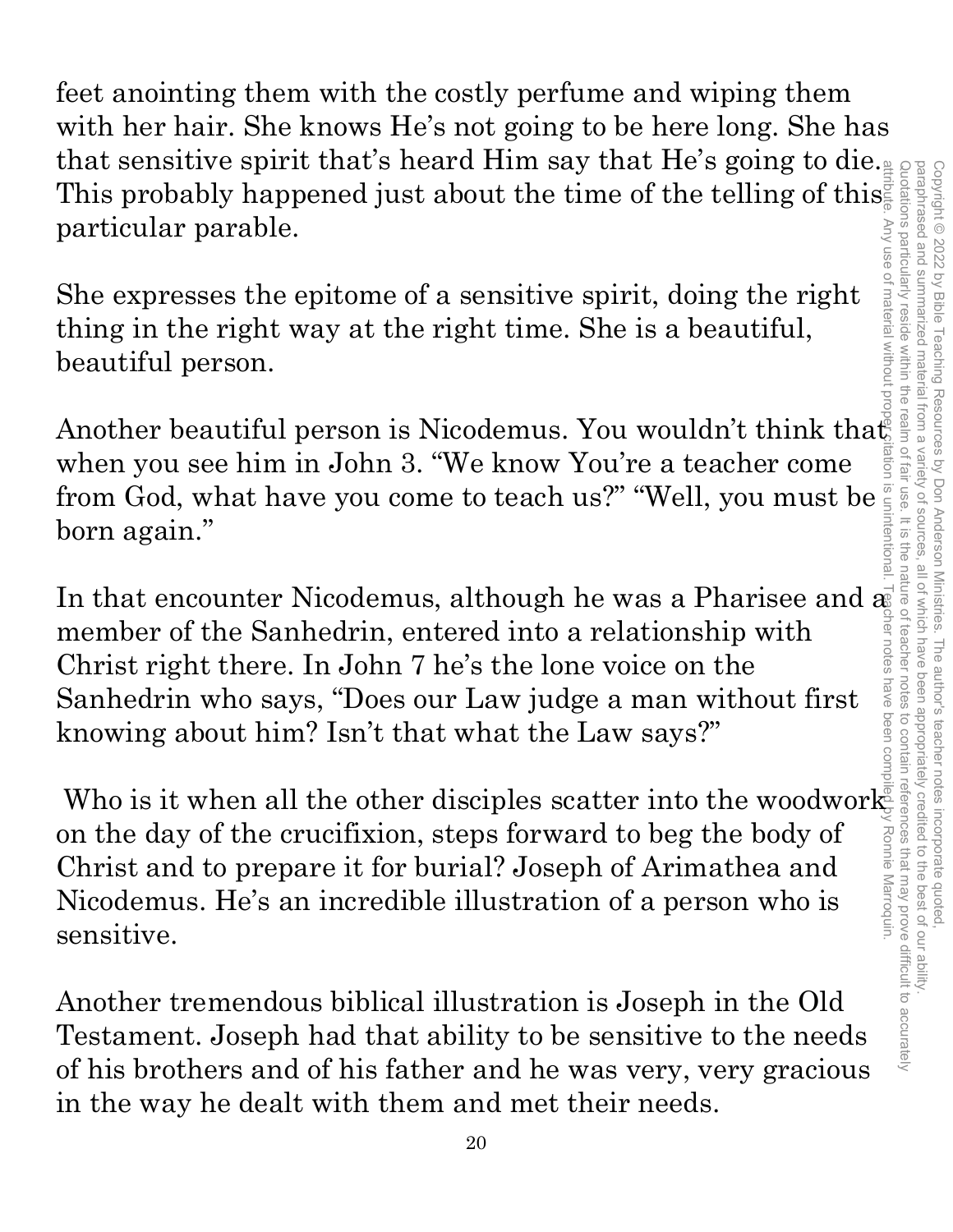God is at work in all of our lives to make us sensitive. What about your sensitivity to God? Are you very sensitive to Him? Have you sensed His presence with you today as a believer? Have you walked with Him? Have you sensed His smile in that still small voice that's saying, "It's okay. This is the way. Walk ye in it. Everything's going to be fine"?

Have you had that sensitivity in your marriage with your spouse, recognizing needs and trying to live in their world and wanting to reach out and meet those needs? Or have you become hardened to those needs? How about your family? Are you reall $\frac{2}{3}$ sensitive to your kids and where they're coming from and what they are asking? Do you hear them saying, "I am lovable and capable"?

How about your sensitivity toward the people that God has entrusted to you for ministry? Maybe it's people at work. Maybe it's people at church. But they're special people. Are you really carrying their burdens and are you sensitive to some of their needs and is there anguish in your heart over what they are going through?

Sensitivity can be seen in 3 words:

WORDS,

WORKS and

WILLINGNESS.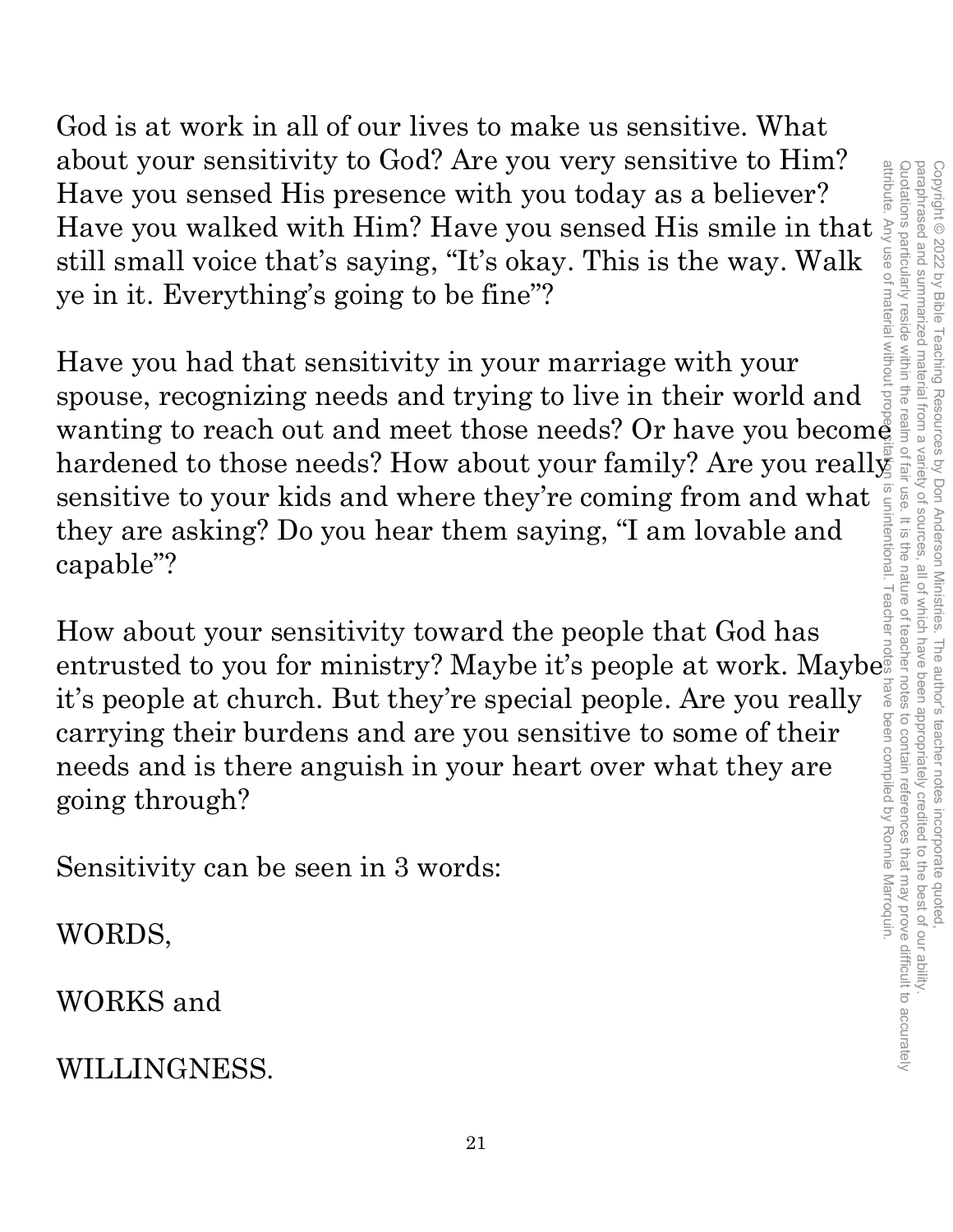Is that an easy prescription for sensitivity? Sensitivity can be seen in your words, in your works and in your willingness.

Sensitivity can be seen in your WORDS because you are affirming and encouraging. That's how you become sensitive.

Secondly, it's in your WORKS. In the deeds that you do for others that nobody knows anything about but you're doing it to assist and to help.

And third, your WILLINGNESS. Willingness to be involved. That is the most beautiful thing among some Christian people. They just gravitate. They have a willingness to do things. It's a sensitivity that brings great joy and delight.

Now test your own level of sensitivity in view of that.

### **v. 6 And the rest, having seized his slaves, treated them shamefully and killed them.**

"And the rest [those guys that didn't pay any attention, the rest. of them], having seized his slaves, treated them shamefully and  $\frac{1}{2}$ killed them."

"And the rest [those guys that didn't pay any attention, the rest is<br>of them], having seized his slaves, treated them shamefully and<br>killed them."<br>Who do you think these slaves are? Most likely John the Baptist,<br>Peter, Ja Peter, James and John. It's a foreshadowing of their martyrdom and their death, and the stoning of Stephen. This is the picture described in these servants of the Lord that have been sent to give an invitation to the salvation wedding feast.

Thus far we've had four responses to the invitations: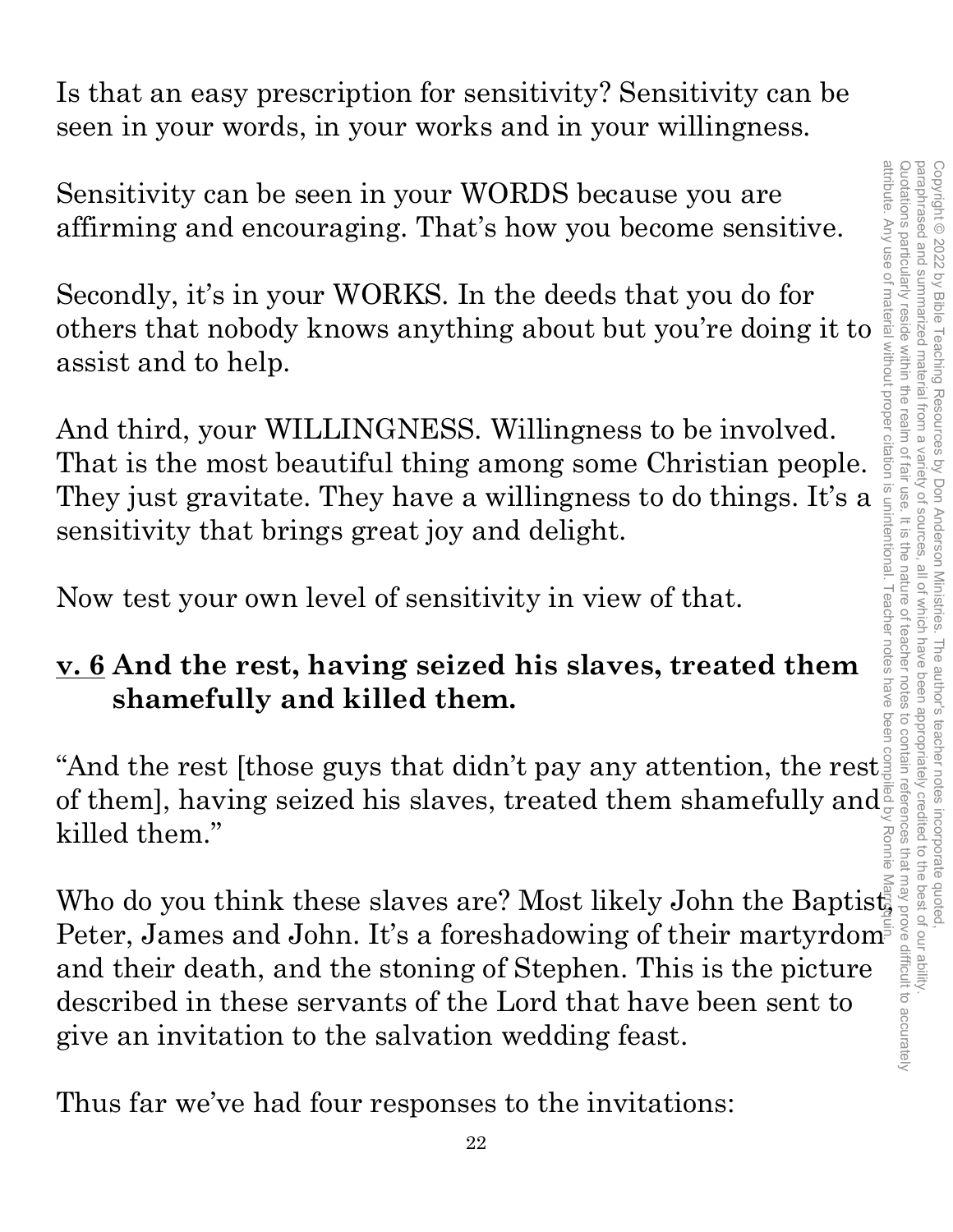- 1. They had no desire.
- 2. They paid no attention.
- 3. They went their way.
- 4. They killed and persecuted the slaves that he sent.

What's the king going to do? The ball is in the king's court.

3. The Response of the King—verses 7-9.

# **2.** Huy paut their way.<br> **3.** They went their way.<br> **4.** They killed and persecuted the slaves that he sent.<br>
What's the king going to do? The ball is in the king's court.<br> **3.** The Response of the King-verses 7-9.<br> **2. destroyed those murderers and set their city on fire.**

"But the king was enraged, and he sent his armies and destroyed those murderers and set their city on fire."

He does 4 things:

He's "enraged,"

He "sent his armies,"

"destroyed those murderers," and

"set their city on fire."

What kind of thinking, feeling and acting is that?

It is Correct Positive Thinking/Feeling/Acting.

It is right to be angry when your anger is not selfish. It is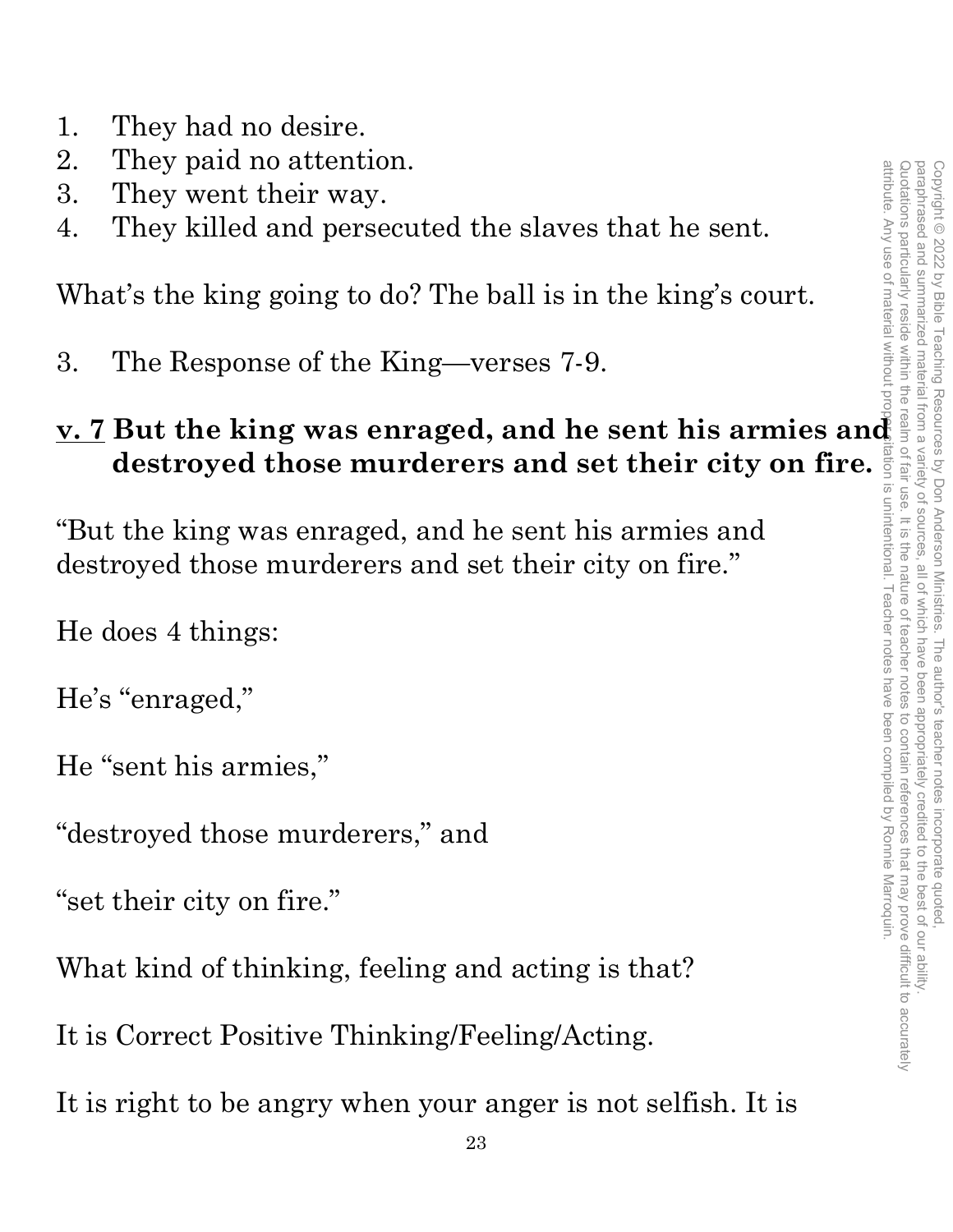righteous indignation here. He certainly is competent. He's a steward. He realizes this. He's independent and he moves forward in taking action.

This is a prophecy of the destruction of the city of Jerusalem in 70 A.D. that Christ is talking about here. In that horrible experience 1.5 million Jews were killed by the Roman Empire. 70 A.D. that Christ is talking about here. In that horrible experience 1.5 million Jews were killed by the Roman Empire.<br>The last little pocket of them lasted for 3 years at Massada and finally when the Roman soldiers got finally when the Roman soldiers got to the top of the mountain fortress, all of them had committed suicide.

### Matthew 23:37

"O Jerusalem, Jerusalem, how oft would I have gathered you as "O Jerusalem, Jerusalem, how oft would I have gathered you as a hen would gather her chickens under her wings, but you would not."<br>
You were just stubborn, selfish, hard of heart. No sensitivity to sensitivity of your pre not."

You were just stubborn, selfish, hard of heart. No sensitivity to your present plight and condition. Unwilling to respond to the wedding feast.

## **v. 8 Then he is saying to his slaves** "The wedding feast is indeed<br>
"<br>**Property present plight and condition. Unwilling to respond to the wedding feast.<br>
<b>v. 8 Then he is saying to his slaves, 'The wedding feast is indeed ready, but those who have been invited were not worthy.**

"Then he is saying to his slaves, "The wedding feast is indeed ready, but those who have been invited were not worthy."

Here a few verses:

Acts 13:46-48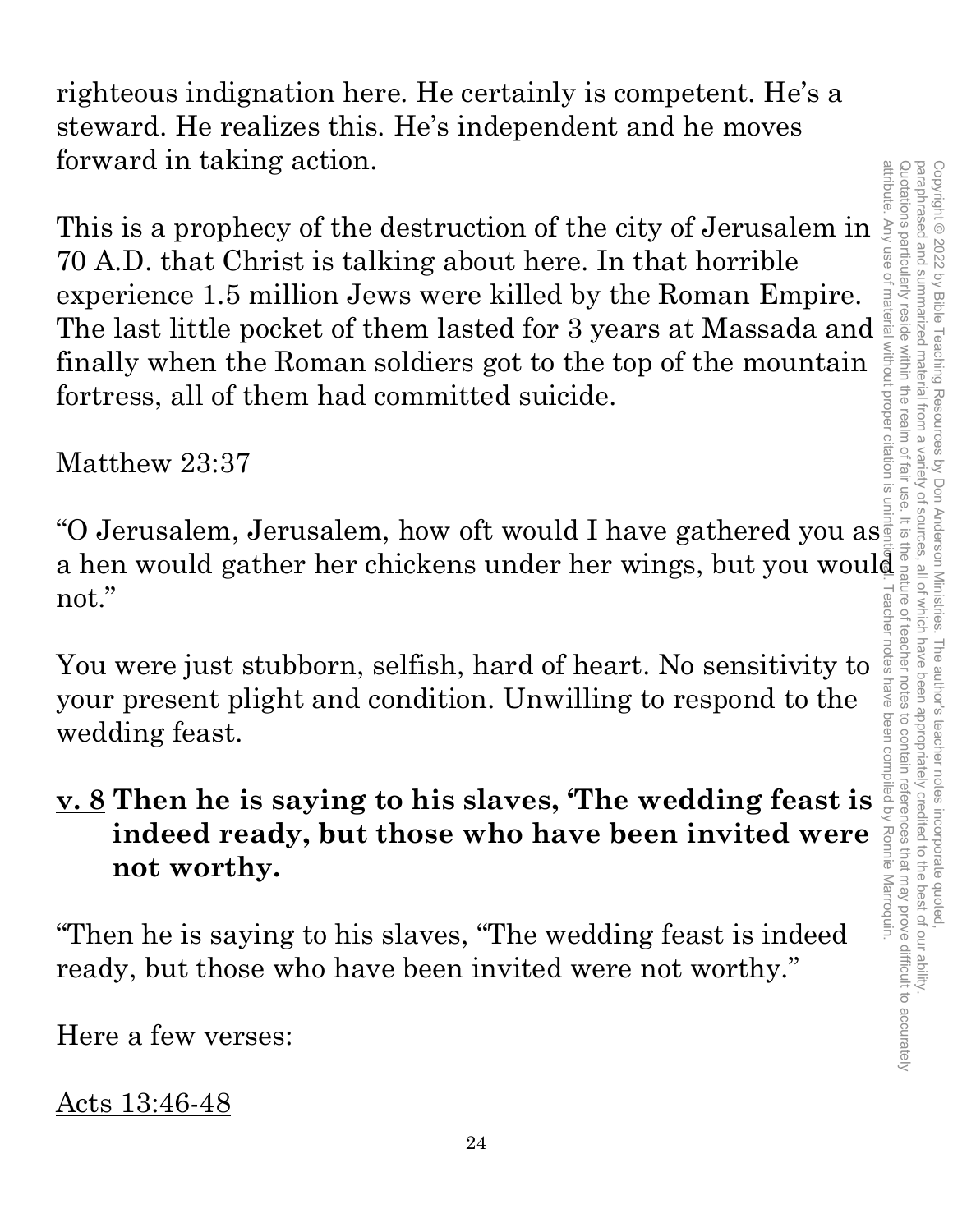And Paul and Barnabas spoke out boldly and said, "It was necessary that the word of God should be spoken to you first, since you repudiate it, and judge yourselves unworthy of eternal life. Behold, we are turning to the Gentiles. For thus the Lord has commanded us; I have placed you as a light for the Gentiles, that you should bring salvation to the end of the earth. And when the Gentiles heard this, they began rejoicing and glorifying the word of the Lord. And as many as had been appointed to eternal life believed. necessary that the word of use books from the thing. Then severe is ally the position is the had that a commanded us; I have placed you as a light for the Gentiles and that you should bring salvation to the end of the eart

Of course Paul and Barnabas took it to the Jews. They didn't respond and so they go to the Gentiles. That's the picture that you got here of the gospel message.

### Proverbs 1:24-33

Because I called and you refused, I stretched out my hand and no one paid attention. And you neglected all my counsel and did not want my reproof. I will even laugh at your calamity…

### Proverbs 29:1

A man who hardens his neck after much reproof will suddenly be broken beyond remedy.

What have we had in the passage so far?

action is taken because of those two rejections. Then the rejection issues in an invitation to anybody who would come.

paraphrased and summarized material from Copyright © 2022 by Bible Teaching Resources

 $\overline{\omega}$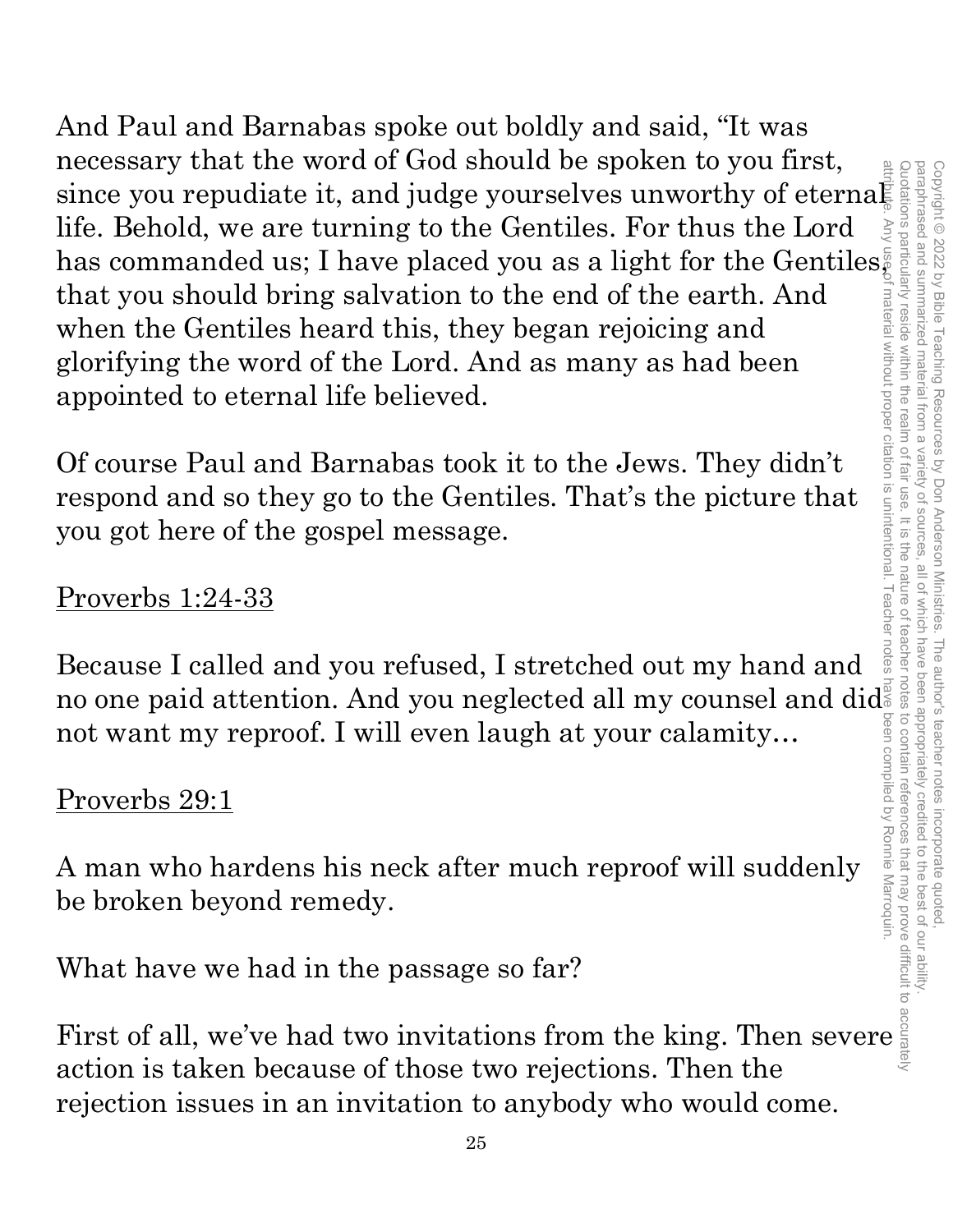Does that sound like the gospel message? Yes.

"Whosoever will may come."

That is a prophecy of what is taking place today. Anybody can come. The banquet is ready. The price has been paid. Everything is yours for the taking.

### **v. 9 Go therefore to the main intersections, and as many as you find there, invite to the wedding feast.**

"Go therefore to the main intersections, and as many as you find there, invite to the wedding feast."

And now the banquet is filled.

- 4. The Banquet Hall is Finally Filled—verses 10.
- **v. 10 And those slaves went out in the streets, and gathered together all they found, both everlining and the wedding hall was filled with those reclining and the wedding hall was filled with those reclining and the wedding hall was filled with those reclining and the wedd and the wedding hall was filled with those reclining at the banquet tables.**

"And those slaves went out in the streets, and gathered together all they found, both evil and good; and the wedding hall was filled with those reclining at the banquet tables."

What can you say about this motley multitude that fills the banquet and is there for the wedding supper of the Lamb?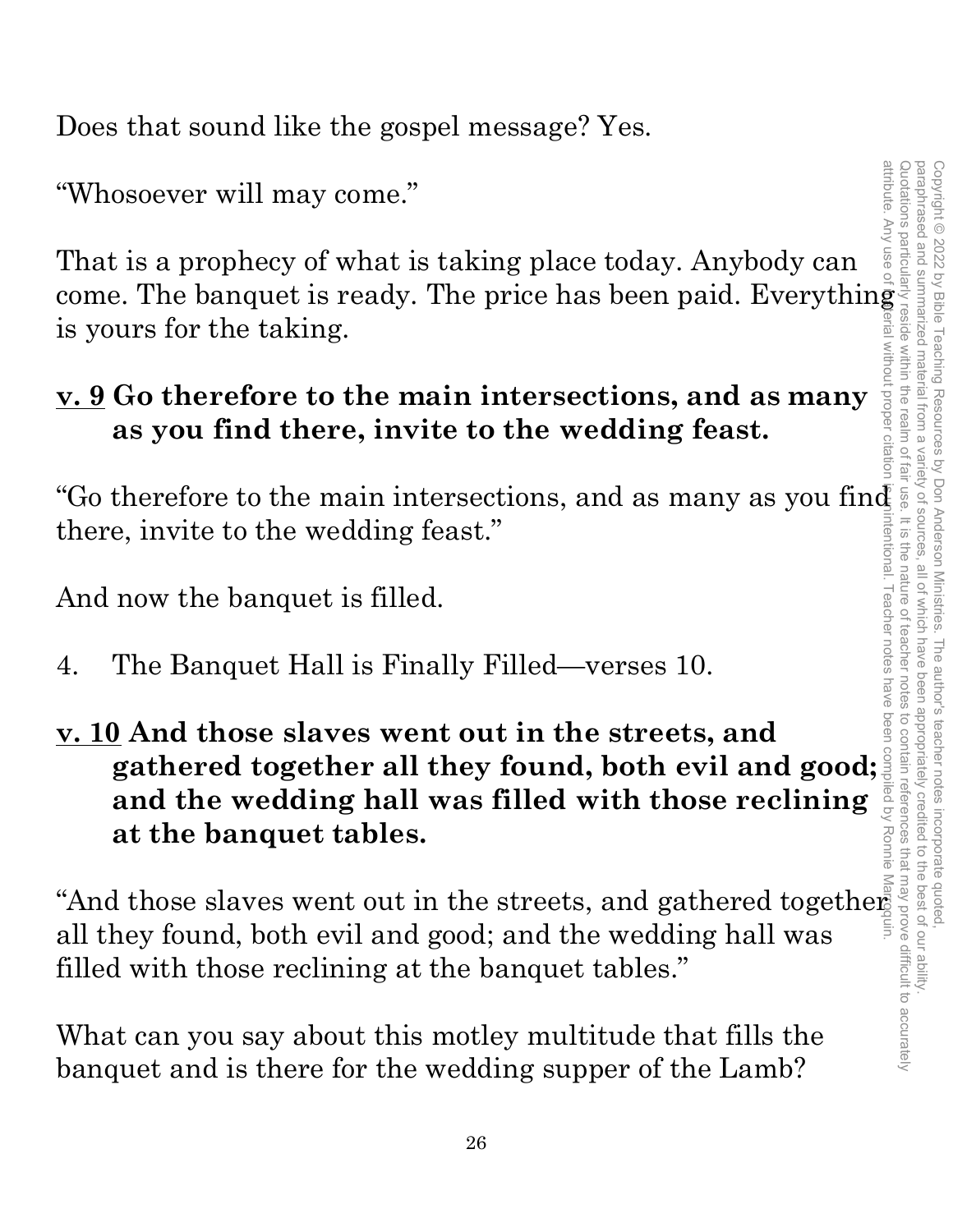Correct Negative Thinking/Feeling/Acting. They knew they were sinners. They knew where they came from and they didn't reject it. They know they're imperfect and in humility they accept the gracious invitation. They come to enjoy all that the Lord has provided for them at the feast.

Now the story ends with kind of a sad, sad note in <u>verses 11-14</u>.

5. The Missing Wedding Garment—verses 11-14.

### **v. 11 But when the king came in to look over those reclining at the table, he saw a man there not dressed in wedding clothes.**

"But when the king came in to look over those reclining at the table, he saw a man there not dressed in wedding clothes."

When you came to a royal feast like this, you had garments at the door that were provided for you so that you could be acceptable—acceptably attired in the king's presence. As the king comes in, there's one guy that stands out like a sore thumb $\frac{8}{3}$ He doesn't have his garment on. **Example 12.1 The didn't take the garment that was provided for him. Where we think he fits?**<br>
He didn't take the garment that was provided for him. When  $\frac{1}{2}$  and  $\frac{1}{2}$  and  $\frac{1}{2}$  and  $\frac{1}{2}$  are acceptabl

"He doesn't have his garment on."

Where do you think he fits in the picture as far as interpersonal relationships are concerned?

you think he fits? Incorrect Positive Thinking/Feeling/Acting.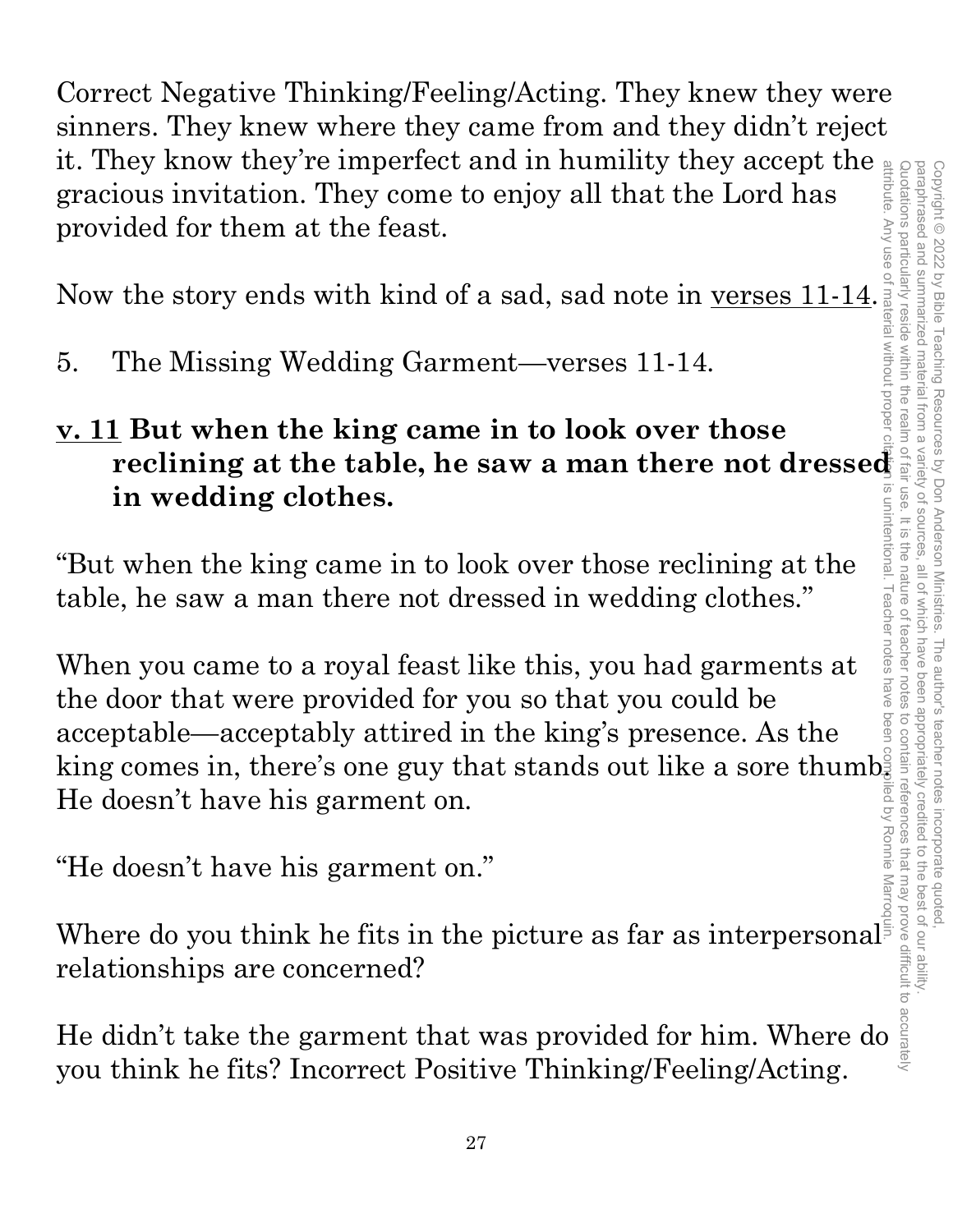What words do we use? Arrogant.

"This garment might be for everybody else, buddy, but not for me, man. I'm cool. I don't need this. I can come in on my own terms."

Boasting. Bragging. "Sit next to these guys in these weird garments. I don't have to get one, man. I got in here without it. I'm really cool."

Self-righteous. Feeling superior to others because they all This garment might be for everybody else, buddy, but not for<br>me, man. I'm cool. I don't need this. I can come in on my own<br>terms."<br>Boasting. Bragging. "Sit next to these guys in these weird<br>garments. I don't have to get o other poor folks but I'm an exception." You can see this selfsatisfaction and the defiance in the picture that's described. This garment might be for everybody eise, buddy, but not for<br>
me, man. I'm cool. I don't need this. I can come in on my own<br>
terms."<br>
Boasting. Bragging. "Sit next to these guys in these weird<br>
garments. I don't have to g

The king comes in and he notices he doesn't have a garment. In dies on the cross, He found a bunch of dirty feet. He found some proud hearts. He found some idle hands and some busy mouths  $\frac{3}{8}$ and He found one without a wedding garment. Judas Iscariot was sitting there. He was the one who would ultimately betray the Lord. We almost have another picture of the parable here in the experience of Christ just a few hours before He hangs upon Ronnie the Cross.

### **v. 12 And he is saying to him: 'Friend how did you come in here not having a wedding garment?' And he was speechless.**

"And he is saying to him: "Friend how did you come in here not having a wedding garment?" And he was speechless."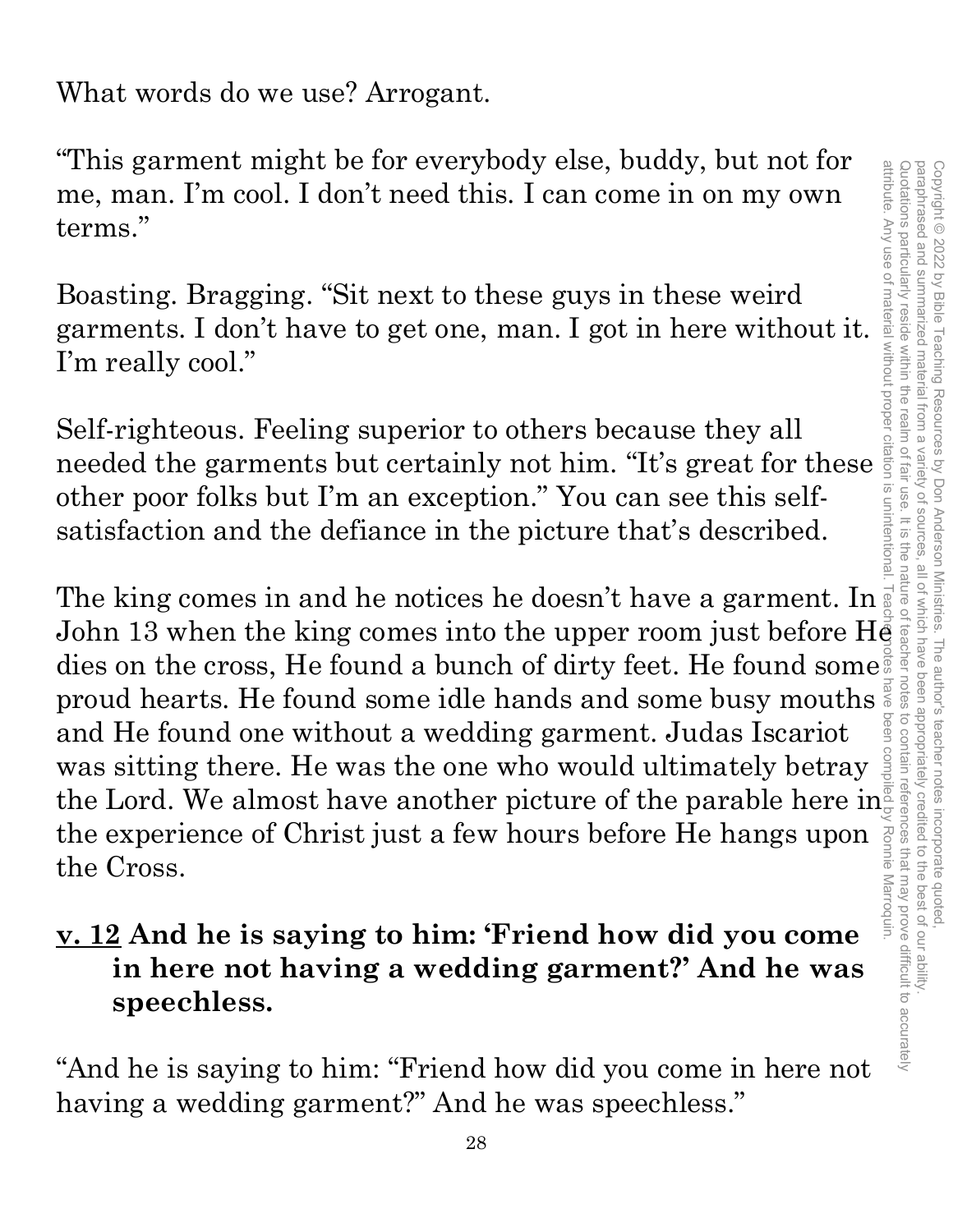He didn't have any excuse at all.

### Hebrews 2:3

how shall we escape if we neglect so great a salvation? . . .

There was no escaping it. He was speechless.

### Romans 3:19

"Now we know that whatever the Law says, it speaks to those who are under the Law, that every mouth may be closed and all the world may become accountable to God."

### **v. 13 Then the king said to the servants, 'Bind him hand**  and foot and cast him into the outer darkness; in tha<del>t</del> **place there shall be weeping and gnashing of teeth.'**

"Then the king said to the servants, "Bind him hand and foot and cast him into the outer darkness; in that place there shall be weeping and gnashing of teeth."'

What a sad, sad picture. He's a picture of all those who have refused. He's a picture of those who try to fake it. And he's a picture of those who think that they can get in on their own terms.

There are millions of people like that on the face of the earth, thinking that they are going to be an exception and that they are going to get in. But Jesus says, "Many will say unto Me in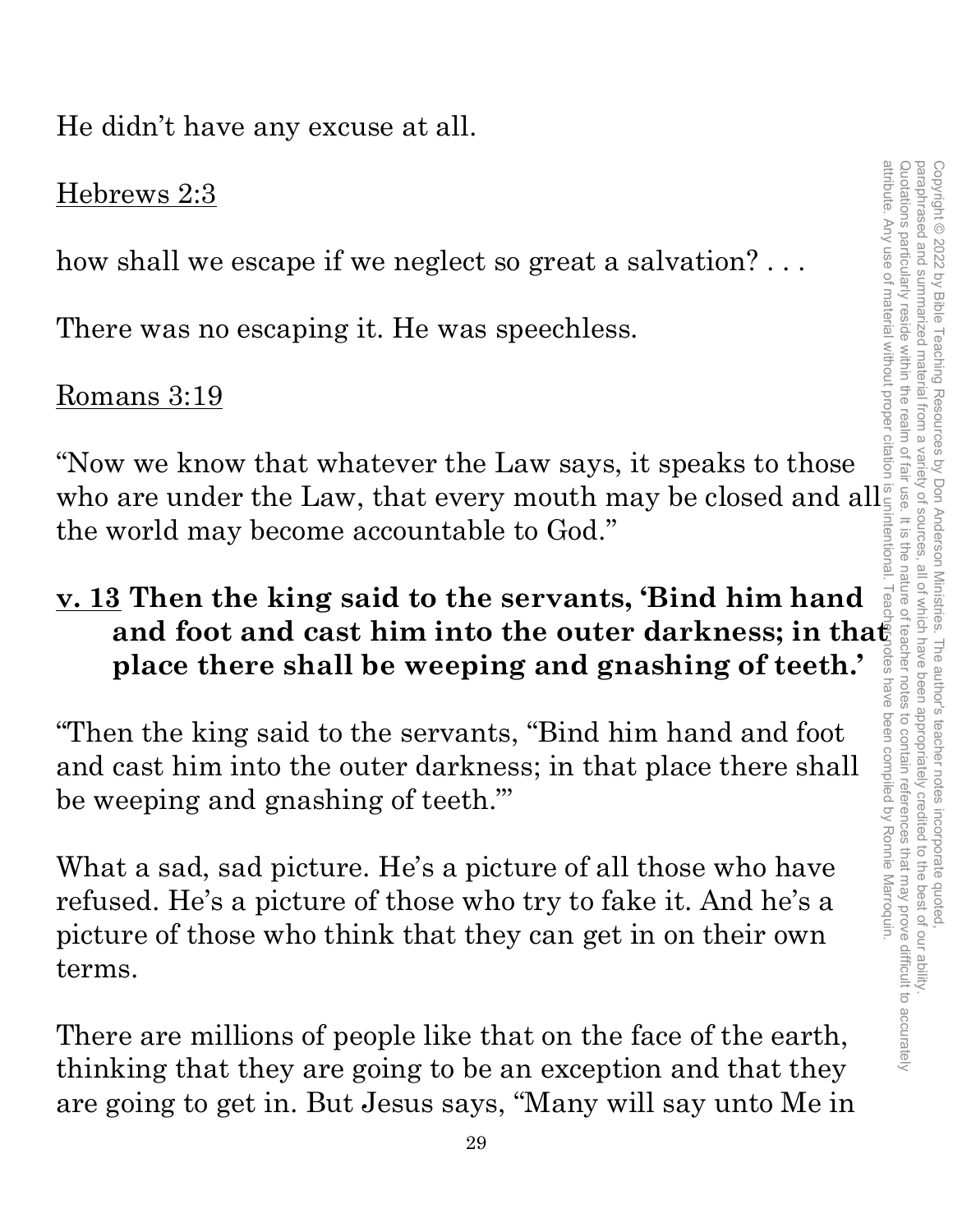that day, 'Lord, Lord, haven't we done many wonderful works?' and I will say, 'Depart from Me; I never knew you. You workers of iniquity.'" attribute. Any use of material without proper

### **v. 14 For many are invited ones but few are chosen out ones.**

"For many are invited ones but few are chosen out ones."

Only a few respond.

Jesus describes the broad road that leads to destruction and the narrow way which leads to life and then He says, "Few are those" who find it." attribute. Any use of material without proper citation is unintentional. Teacher notes have been compiled by Ronnie Marroquin.

We hope you are among those who find it.

Here are a few points to remember:

1. It's a dangerous thing to disregard the invitation of the King.

He could be knocking on your heart's door, wanting to come into your life. If He is, don't disregard it.

2. Everything is ready. All you have to do is come.

3. You must accept 2 things: (1) the King's invitation and (2) the King's provision.

4. The call of the gospel is "whosoever will may come."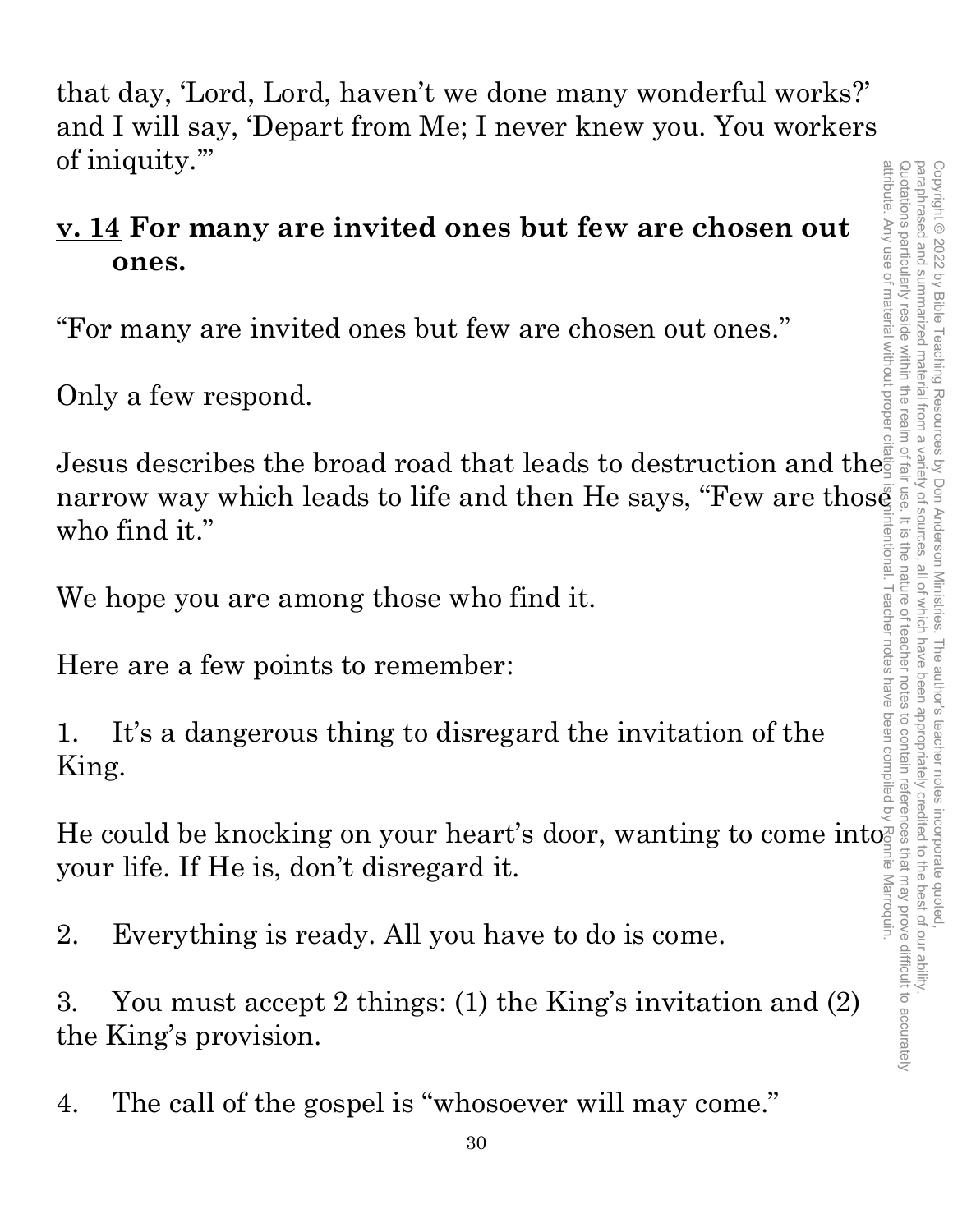"God so loved the world that He gave His only begotten Son that whosoever . . ."

5. His righteousness is the only garment that will satisfy the King.

Remember how the hymn writer says, "Dressed in His righteousness alone, faultless to stand before His throne. On This righteousness is the only garment that will satisfy the  $\frac{1}{2}$ <br>King.<br>Remember how the hymn writer says, "Dressed in His<br>righteousness alone, faultless to stand before His throne. On<br>Christ the solid Rock I stand.

6. God is a God of grace and judgment.

7. Judas Iscariot is an illustration of a man without a wedding garment. He was with Christ. He had every opportunity but he never availed himself of those opportunities in those 3 years to come to know Christ personally. how christ personally.<br>
How sensitive are you? This is one of those things that God has

8. The King is waiting for your response to His invitation.

a way of doing in our life. If we get hardened in heart and we get distant and we get selfish, God has an incredible way of cracking<br>the hard shell of selfishness so He can get down to the real meature<br>where we're tender and sensitive.<br>The person was so right who said, "God sometimes has the hard shell of selfishness so He can get down to the real meat where we're tender and sensitive.

The person was so right who said, "God sometimes has to hurt a person deeply before He can ever use Him greatly."

Maybe you're going to have to go through some suffering and some difficulty in your life as God disciplines to break the shell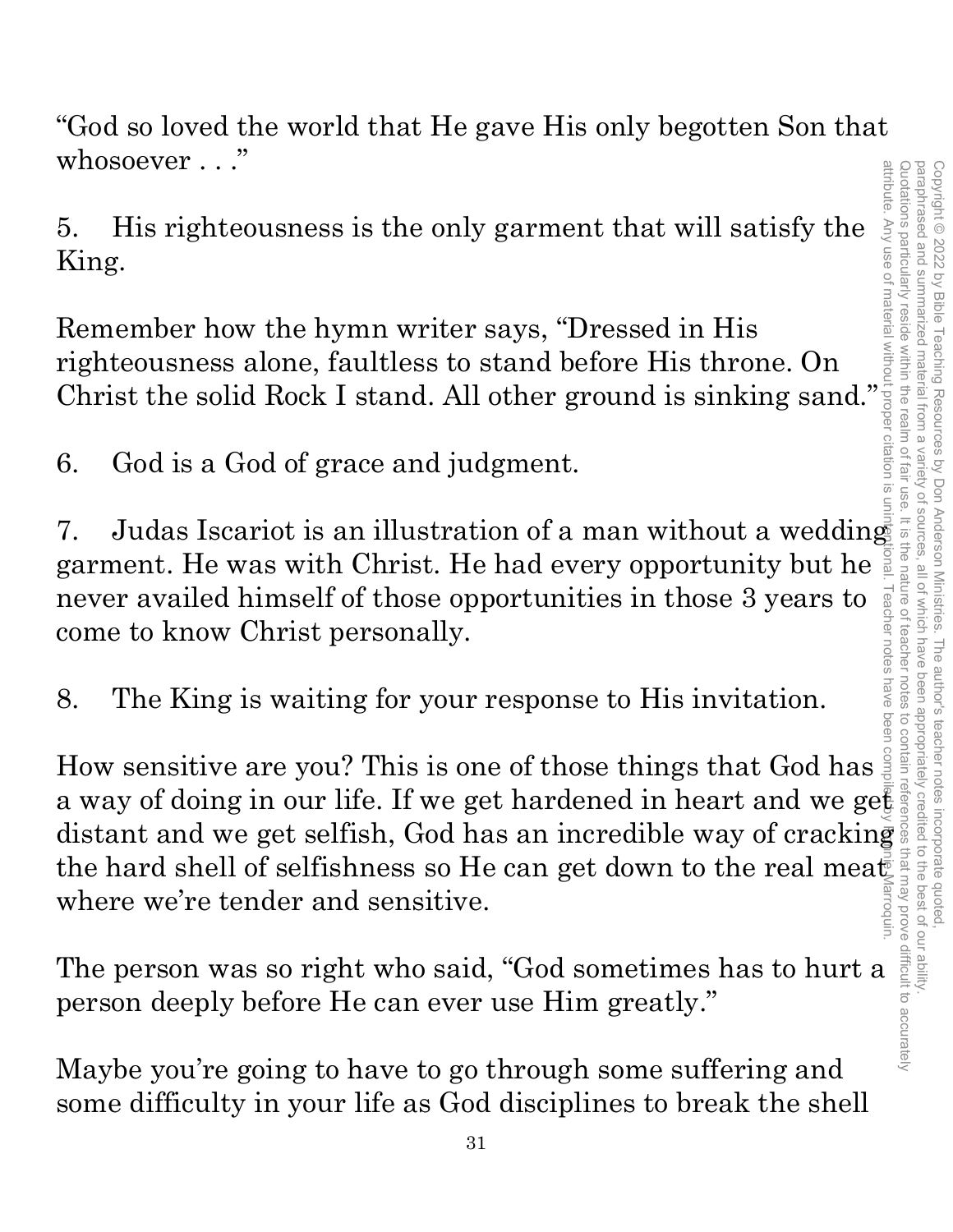to intensify your sensitivity level.

Ask God to make you a sensitive person that can feel the hurts of others and have a deep desire to alleviate those hurts and move into their lives and have a constructive involvement in ministry with them.

Father, it's our prayer as we read in this parable and we've seen such insensitivity that we would be those who are characterized by Correct Negative Thinking/Feeling/Acting. That we're humble and broken before You. That we're really sensitive to the needs of others and that You will do a good work in our lives of providing us opportunities to sacrificially serve in meeting the needs of others and finding real joy in that kind of service. In Jesus' name we pray. Amen.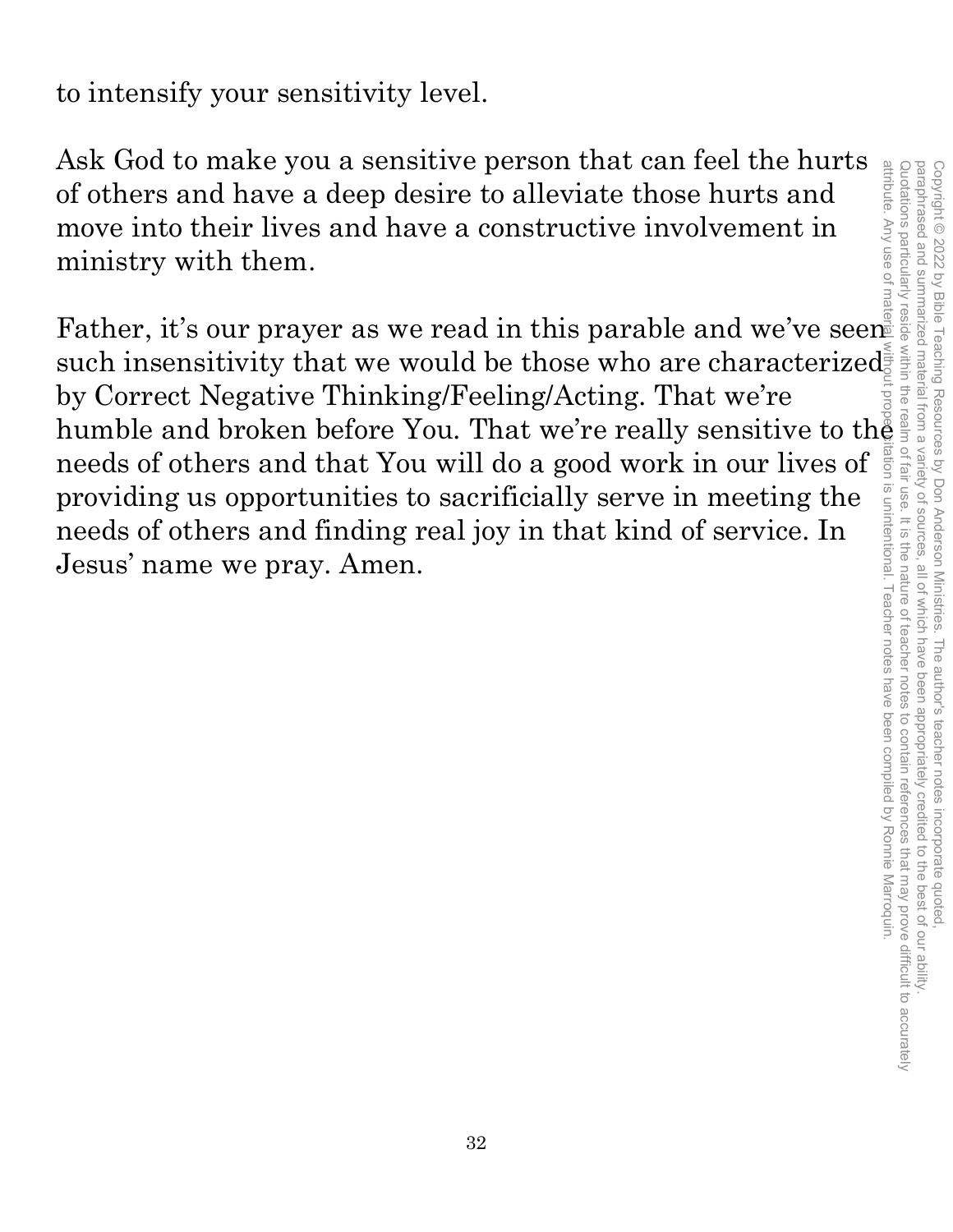### **SOLVING STRUGGLES**

### **In Interpersonal Relationships**

### **"Learning to Live, Love and Listen to Each Other"**

### **Ingredient #5: SENSITIVITY – Matthew 22:1-14**

I. Invitation  $#1 - \text{Matt. } 22:1-3$ 

<u>v. 1</u> And Jesus answered and spoke to them again in parables, saying,

<u>v. 2</u> "The kingdom of heaven may be compared to a man, a king, who made a marriage feast for his son.

v. 3 And he sent out his slaves to call those who had been invited to the wedding feast, and they were not desiring to come.

II. Invitation #2 – Matt. 22:4-6

v. 4 Again, he sent out other slaves saying: 'Tell those who have been invited: "Behold, I have prepared my dinner; my steers and my fattened livestock I have butchered and everything is ready. Come to the marriage feast."' v. 5 But they paid no attention and went their way, one to his own farm, another to his business. v. 6 And the rest, having seized his slaves, treated them shamefully and killed them.

III. Invitation #3 – Matt. 22:7-9

v. 7 But the king was enraged, and he sent his armies and destroyed those murderers and set their city on fire. v. 8 Then he is saying to his slaves, 'The wedding feast is indeed ready, but those who have been invited were not worthy.

### **NOTES**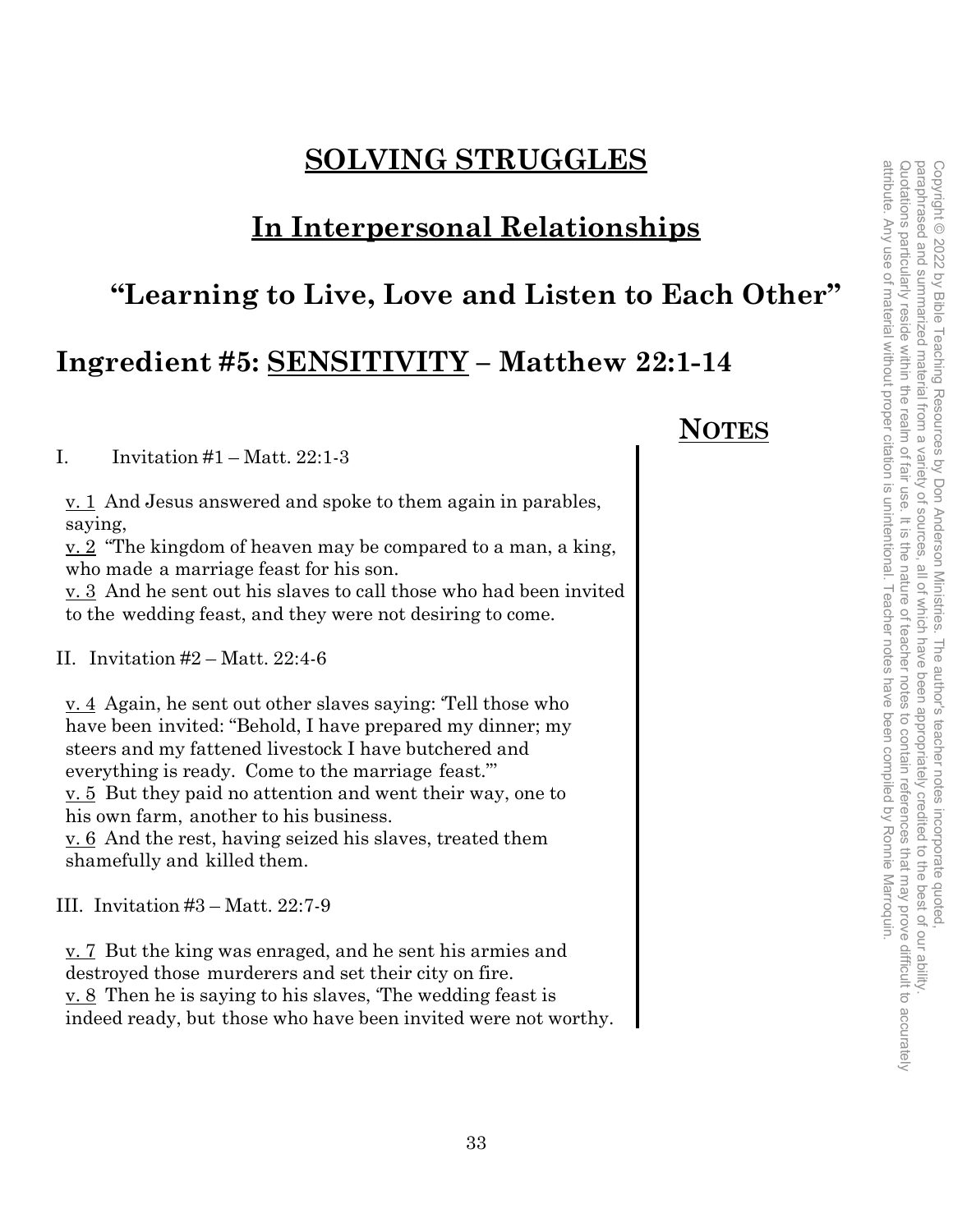### **NOTES**

 $\underline{v}$ .  $\underline{9}$  Go therefore to the main intersections, and as many as you find there, invite to the wedding feast.'

IV. The Banquet Hall Is Filled – Matt. 22:10

v. 10 And those slaves went out in the streets, and gathered together all they found, both evil and good; and the wedding hall was filled with those reclining at the banquet tables.

V. The Missing Wedding Garment – Matt. 22:11-14

v. 11 But when the king came in to look over those reclining at the table, he saw a man there not dressed in wedding clothes. v. 12 And he is saying to him: 'Friend, how did you come in here not having a wedding garment?' And he was speechless. v. 13 Then the king said to the servants, 'Bind him hand and foot, and cast him into the outer darkness; in that place there shall be weeping and gnashing of teeth.'

v. 14 For many are invited ones, but few are chosen-out ones."

### **LESSONS FROM THE PASSAGE:**

What are some of the lessons we can learn from this particular study?

Lesson #1: It's a dangerous thing to disregard the invitation of the King. And He could be knocking on your heart's door, wanting to come into your life. If He is, don't disregard it.

Lesson #2: Everything is ready. All you have to do is come.

Lesson #3: You must accept 2 things: (1) the King's invitation and (2) the King's provision.